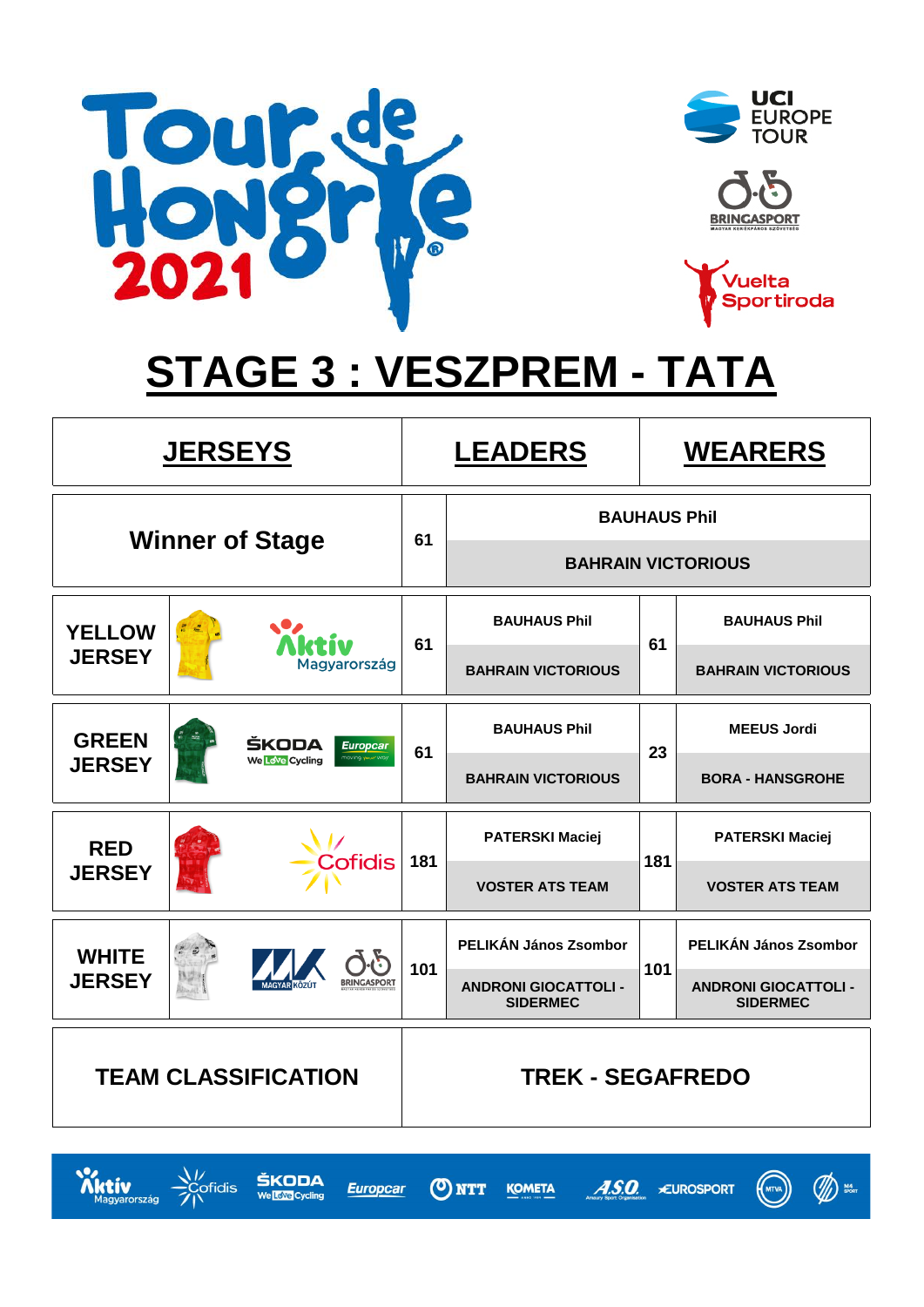







 $\mathscr{A}$ 

 $(\!\! {\scriptstyle \left( \text{\tiny MTVA} \right)} \!\! )$ 

# **PHOTO-FINISH STAGE 3 : VESZPREM - TATA**



**ONTT** 

**KOMETA** 

**Europcar** 

 $\boldsymbol{\mathcal{A}}$ .s.o.

**EUROSPORT** 



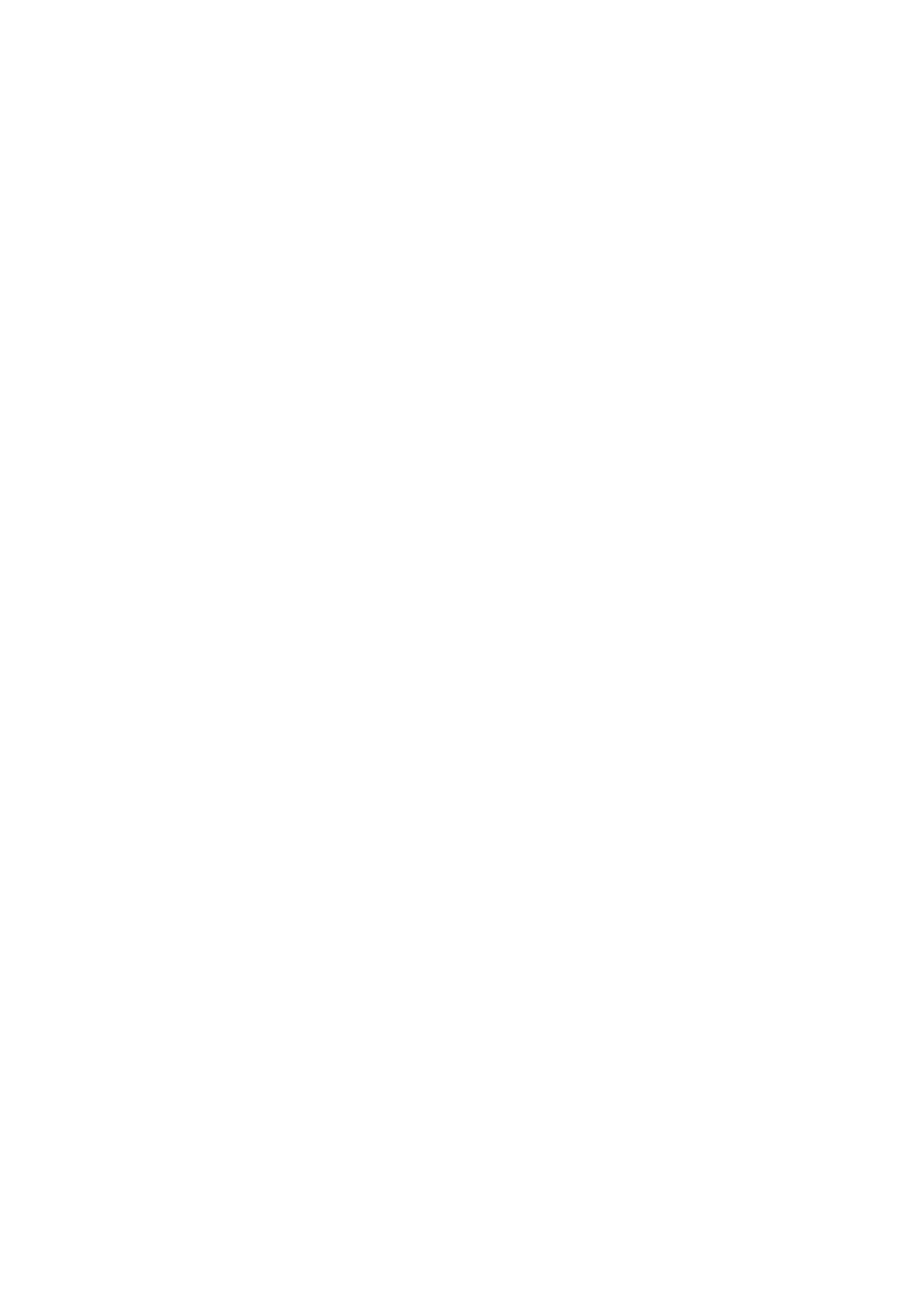

# **CLASSEMENT DE L'ETAPE STAGE CLASSIFICATION**

Veszprém - Tata

Equipe Team

Nat. Nat. Temps Time

NOM Prénom Last name First Name



**Distance :** 142 km **Moyenne - Average :** 43.139km/h

> Bonif. Bon.

Pen.

**Etape - Stage :** 3

Ecart Gap

**Date :** 14/05/2021

Dos. Bib

Rang Rank

**Organisateur - Organiser :** VUELTA KFT

**Epreuve - Race :** TOUR DE HONGRIE 2021

UCI ID

| 1  | 61           | 10008662484 | <b>BAUHAUS Phil</b>              | <b>BAHRAIN VICTORIOUS</b>     | <b>GER</b> | 03h17'30" | 10" |
|----|--------------|-------------|----------------------------------|-------------------------------|------------|-----------|-----|
| 2  | $\mathbf{1}$ | 10006631548 | <b>TEUNISSEN Mike</b>            | JUMBO - VISMA                 | NED.       | 03h17'30" | 6"  |
| 3  | 66           | 10015327596 | WRIGHT Fred                      | <b>BAHRAIN VICTORIOUS</b>     | <b>GBR</b> | 03h17'30" | 4"  |
| 4  | 34           | 10008198807 | <b>MARTINELLI Davide</b>         | ASTANA - PREMIER TECH         | ITA        | 03h17'30" |     |
| 5  | 175          | 10007527988 | <b>RAIM Mihkel</b>               | MAZOWSZE SERCE POLSKI         | EST        | 03h17'30" |     |
| 6  | 95           | 10010589653 | <b>WARLOP Jordi</b>              | SPORT VLAANDEREN - BALO       | <b>BEL</b> | 03h17'30" |     |
| 7  | 121          | 10005902230 | <b>DUPONT Timothy</b>            | BINGOAL PAUWELS SAUCES        | <b>BEL</b> | 03h17'30" |     |
| 8  | 81           | 10010023316 | <b>HALVORSEN Kristoffer</b>      | UNO - X PRO CYCLING TEAM      | NOR.       | 03h17'30" |     |
| 9  | 162          | 10007744624 | <b>PACIONI Luca</b>              | EOLO-KOMETA CYCLING TEA       | <b>ITA</b> | 03h17'30" |     |
| 10 | 75           | 10072878811 | <b>JONES Taj</b>                 | <b>ISRAEL START-UP NATION</b> | <b>AUS</b> | 03h17'30" |     |
| 11 | 5            | 10022761032 | VAN DIJKE Mick                   | JUMBO - VISMA                 | <b>NED</b> | 03h17'30" |     |
| 12 | 63           | 10002711435 | <b>HAUSSLER Heinrich</b>         | <b>BAHRAIN VICTORIOUS</b>     | AUS        | 03h17'30" |     |
| 13 | 45           | 10007079970 | <b>THEUNS Edward</b>             | TREK - SEGAFREDO              | <b>BEL</b> | 03h17'30" |     |
| 14 | 193          | 10009971580 | <b>ONESTI Emanuele</b>           | GIOTTI VICTORIA SAVINI DUE    | <b>ITA</b> | 03h17'30" |     |
| 15 | 96           | 10011139624 | WEEMAES Sasha                    | SPORT VLAANDEREN - BALO       | <b>BEL</b> | 03h17'30" |     |
| 16 | 211          | 10076683433 | KARL Adam                        | NATIONAL TEAM OF HUNGA        | <b>HUN</b> | 03h17'30" |     |
| 17 | 145          | 10010201350 | <b>RIKUNOV Petr</b>              | GAZPROM-RUSVELO               | <b>RUS</b> | 03h17'30" |     |
| 18 | 114          | 10005750262 | <b>GRADEK Kamil</b>              | VINI ZABU`                    | <b>POL</b> | 03h17'30" |     |
| 19 | 206          | 10008678349 | KATRAŠNIK Gašper                 | <b>ADRIA MOBIL</b>            | <b>SLO</b> | 03h17'30" |     |
| 20 | 142          | 10005914758 | BOEV Igor                        | GAZPROM-RUSVELO               | <b>RUS</b> | 03h17'30" |     |
| 21 | 212          | 10011000790 | OROSZ Gergo                      | NATIONAL TEAM OF HUNGA        | <b>HUN</b> | 03h17'30" |     |
| 22 | 93           | 10015689631 | <b>MARIT Arne</b>                | SPORT VLAANDEREN - BALO       | <b>BEL</b> | 03h17'30" |     |
| 23 | 44           | 10015280211 | <b>QUARTERMAN Charles</b>        | TREK - SEGAFREDO              | <b>GBR</b> | 03h17'30" |     |
| 24 | 3            | 10023376475 | LEEMREIZE Gijs                   | JUMBO - VISMA                 | <b>NED</b> | 03h17'30" |     |
| 25 | 91           | 10014890793 | <b>APERS Ruben</b>               | SPORT VLAANDEREN - BALO       | <b>BEL</b> | 03h17'30" |     |
| 26 | 46           | 10030804049 | <b>TIBERI Antonio</b>            | TREK - SEGAFREDO              | ITA.       | 03h17'30" |     |
| 27 | 36           | 10006895569 | ZAKHAROV Artyom                  | ASTANA - PREMIER TECH         | KAZ        | 03h17'30" |     |
| 28 | 54           | 10006720161 | <b>HOWSON Damien</b>             | TEAM BIKEEXCHANGE             | <b>AUS</b> | 03h17'30" |     |
| 29 | 181          | 10004032251 | PATERSKI Maciej                  | <b>VOSTER ATS TEAM</b>        | POL        | 03h17'30" |     |
| 30 | 62           | 10035337585 | <b>BUITRAGO SANCHEZ Santiago</b> | <b>BAHRAIN VICTORIOUS</b>     | <b>COL</b> | 03h17'30" |     |
| 31 | 132          | 10035195725 | GARCIA SOSA Jhojan Orlando       | CAJA RURAL-SEGUROS RGA        | <b>COL</b> | 03h17'30" |     |
| 32 | 82           | 10009893576 | <b>TRÆEN Torstein</b>            | UNO - X PRO CYCLING TEAM      | <b>NOR</b> | 03h17'30" |     |
| 33 | 32           | 10009145161 | DE BOD Stefan                    | ASTANA - PREMIER TECH         | <b>RSA</b> | 03h17'30" |     |
| 34 | 56           | 10015723579 | <b>COLLEONI Kevin</b>            | TEAM BIKEEXCHANGE             | ITA        | 03h17'30" |     |
| 35 | 215          | 10009404839 | RÓZSA Balázs                     | NATIONAL TEAM OF HUNGA        | HUN        | 03h17'30" |     |
| 36 | 102          | 10007518086 | <b>CHIRICO Luca</b>              | ANDRONI GIOCATTOLI - SIDE     | <b>ITA</b> | 03h17'30" |     |
| 37 | 185          | 10003037494 | <b>CIESLIK Pawel</b>             | <b>VOSTER ATS TEAM</b>        | POL        | 03h17'30" |     |
| 38 | 196          | 10013809144 | YUSTRE RODRIGUEZ Kristian Javier | GIOTTI VICTORIA SAVINI DUE    | COL        | 03h17'30" |     |
| 39 | 144          | 10006175951 | KUZNETSOV Viacheslav             | GAZPROM-RUSVELO               | <b>RUS</b> | 03h17'30" |     |
| 40 | 94           | 10016485839 | VAN DEN BOSSCHE Fabio            | SPORT VLAANDEREN - BALO       | <b>BEL</b> | 03h17'30" |     |
| 41 | 14           | 10006597293 | <b>COMBAUD Romain</b>            | <b>TEAM DSM</b>               | <b>FRA</b> | 03h17'30" |     |
| 42 | 15           | 10050439273 | <b>VERMAERKE Kevin</b>           | <b>TEAM DSM</b>               | <b>USA</b> | 03h17'30" |     |
| 43 | 125          | 10011015847 | <b>REX Laurenz</b>               | <b>BINGOAL PAUWELS SAUCES</b> | <b>BEL</b> | 03h17'30" |     |
| 44 | 122          | 10006242841 | DE BIE Sean                      | <b>BINGOAL PAUWELS SAUCES</b> | <b>BEL</b> | 03h17'30" |     |
|    |              |             |                                  |                               |            |           |     |

**Copyright © F2Concept - 2021 - retrouvez ces classements sur www.votrecourse.com**

**Lucas GRANDJEAN : +33.6.49.74.58.73 lucas@votrecourse.com**

fidis







ASO CUROSPORT

⋒≖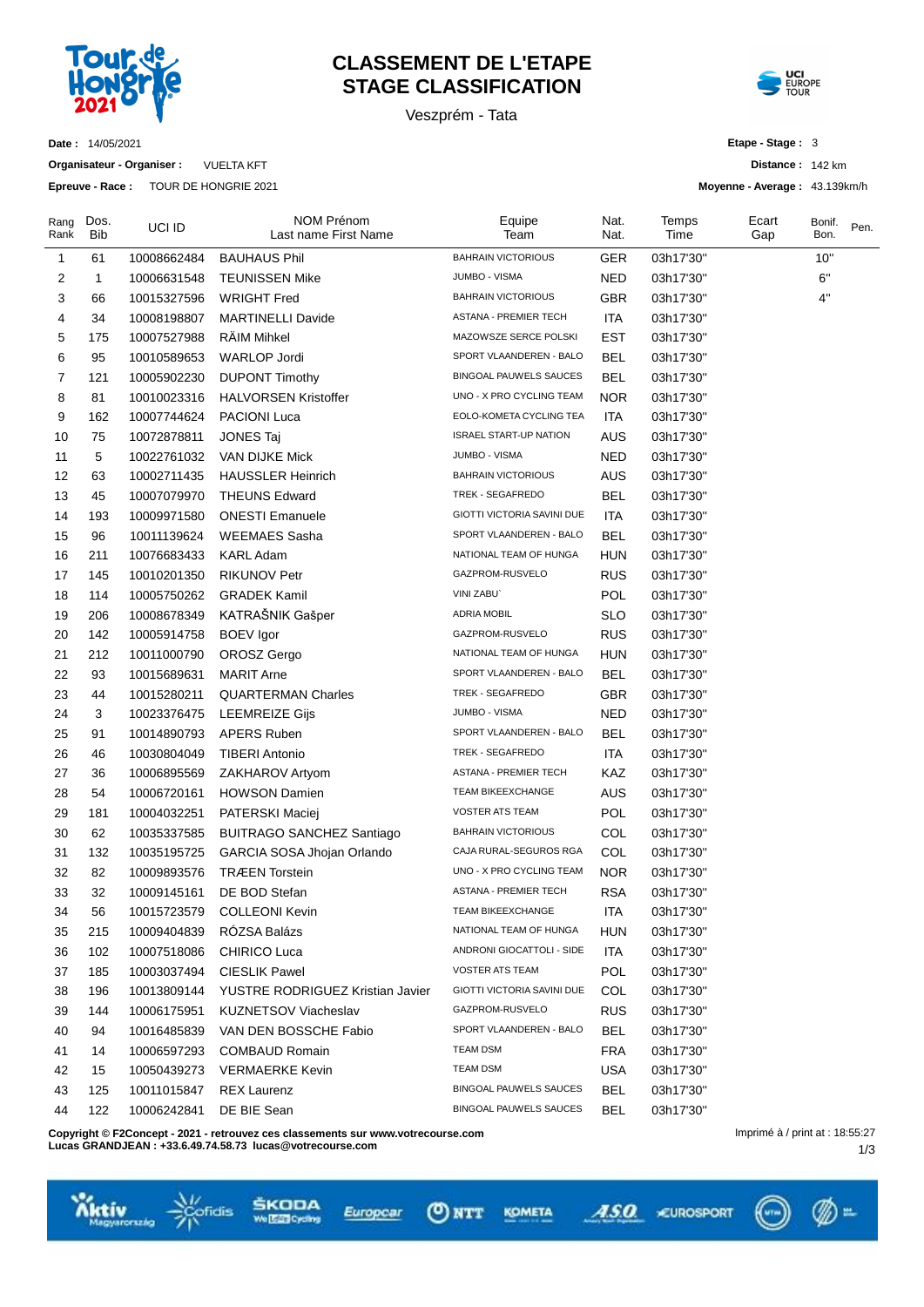| 45 | 35             | 10107186192 | ROMO OLIVER Javier                   | ASTANA - PREMIER TECH         | ESP        | 03h17'30" |              |    |
|----|----------------|-------------|--------------------------------------|-------------------------------|------------|-----------|--------------|----|
| 46 | 131            | 10009720491 | <b>AULAR SANABRIA Orluis Alberto</b> | CAJA RURAL-SEGUROS RGA        | <b>VEN</b> | 03h17'30" |              |    |
| 47 | 183            | 10008691988 | <b>REKITA Szymon</b>                 | <b>VOSTER ATS TEAM</b>        | POL        | 03h17'30" |              |    |
| 48 | 174            | 10009765254 | <b>BROZYNA Piotr</b>                 | MAZOWSZE SERCE POLSKI         | POL        | 03h17'30" |              |    |
| 49 | 202            | 10017587902 | <b>GLIVAR Gal</b>                    | ADRIA MOBIL                   | <b>SLO</b> | 03h17'30" |              |    |
| 50 | 101            | 10008689665 | PELIKÁN János Zsombor                | ANDRONI GIOCATTOLI - SIDE     | <b>HUN</b> | 03h17'30" |              |    |
| 51 | 105            | 10007822729 | <b>RUMAC Josip</b>                   | ANDRONI GIOCATTOLI - SIDE     | <b>CRO</b> | 03h17'30" |              |    |
| 52 | 74             | 10003085994 | <b>HERMANS Ben</b>                   | <b>ISRAEL START-UP NATION</b> | <b>BEL</b> | 03h17'30" |              |    |
| 53 | 141            | 10008687847 | <b>NYCH Artem</b>                    | GAZPROM-RUSVELO               | <b>RUS</b> | 03h17'30" |              |    |
| 54 | 13             | 10043809022 | <b>MARKL Niklas</b>                  | <b>TEAM DSM</b>               | GER        | 03h17'30" |              |    |
| 55 | 203            | 10015327293 | JARC Aljaž                           | <b>ADRIA MOBIL</b>            | <b>SLO</b> | 03h17'30" |              | 2" |
| 56 | 33             | 10036104491 | FEDOROV Yevgeniy                     | ASTANA - PREMIER TECH         | KAZ        | 03h17'30" |              |    |
| 57 | 31             | 10003272520 | <b>BOARO</b> Manuele                 | ASTANA - PREMIER TECH         | ITA        | 03h17'30" |              |    |
| 58 | 213            | 10008821223 | PALUMBY Zsombor                      | NATIONAL TEAM OF HUNGA        | <b>HUN</b> | 03h17'30" |              |    |
| 59 | 172            | 10010957445 | <b>BANASZEK Norbert</b>              | MAZOWSZE SERCE POLSKI         | POL        | 03h17'30" |              | 5" |
| 60 | 143            | 10008924384 | CIMA Damiano                         | GAZPROM-RUSVELO               | ITA        | 03h17'30" |              |    |
| 61 | 11             | 10007514652 | ANDERSEN Asbjørn                     | <b>TEAM DSM</b>               | <b>DEN</b> | 03h17'30" |              |    |
| 62 | 123            | 10014950108 | <b>HUYS Laurens</b>                  | BINGOAL PAUWELS SAUCES        | <b>BEL</b> | 03h17'30" |              |    |
| 63 | 124            | 10015674978 | <b>BLOUWE Louis</b>                  | BINGOAL PAUWELS SAUCES        | <b>BEL</b> | 03h17'30" |              |    |
| 64 | 134            | 10009517906 | MARTIN GALAN Sergio Roman            | CAJA RURAL-SEGUROS RGA        | <b>ESP</b> | 03h17'30" |              |    |
| 65 | 165            | 10015131879 | <b>BAIS Davide</b>                   | EOLO-KOMETA CYCLING TEA       | <b>ITA</b> | 03h17'30" |              |    |
| 66 | 42             | 10007514450 | <b>KAMP Alexander</b>                | TREK - SEGAFREDO              | <b>DEN</b> | 03h17'30" |              |    |
|    | 92             |             | DE WILDE Gilles                      | SPORT VLAANDEREN - BALO       | BEL        |           |              |    |
| 67 | 204            | 10015825229 | OMRZEL Aljaž                         | <b>ADRIA MOBIL</b>            | <b>SLO</b> | 03h17'30" |              |    |
| 68 |                | 10017629429 |                                      | <b>ISRAEL START-UP NATION</b> |            | 03h17'30" |              |    |
| 69 | 76             | 10007914170 | VAN ASBROECK Tom                     |                               | <b>BEL</b> | 03h17'30" |              |    |
| 70 | 72             | 10011042018 | <b>BEN MOSHE Yuval</b>               | <b>ISRAEL START-UP NATION</b> | <b>ISR</b> | 03h17'30" |              |    |
| 71 | 43             | 10007527584 | <b>LIEPINS Emils</b>                 | TREK - SEGAFREDO              | LAT        | 03h17'30" |              |    |
| 72 | 194            | 10006904057 | SIMION Paolo                         | GIOTTI VICTORIA SAVINI DUE    | <b>ITA</b> | 03h17'30" |              |    |
| 73 | 126            | 10011029890 | <b>WIRTGEN Luc</b>                   | BINGOAL PAUWELS SAUCES        | <b>LUX</b> | 03h17'30" |              |    |
| 74 | 146            | 10006795337 | <b>SHALUNOV Evgeny</b>               | GAZPROM-RUSVELO               | <b>RUS</b> | 03h17'30" |              |    |
| 75 | 192            | 10009520532 | <b>FILUTAS Viktor</b>                | GIOTTI VICTORIA SAVINI DUE    | HUN        | 03h17'30" |              |    |
| 76 | 163            | 10008672891 | <b>FRAPPORTI Mattia</b>              | EOLO-KOMETA CYCLING TEA       | ITA        | 03h17'30" |              |    |
| 77 | 111            | 10008972884 | MARECZKO Jakub                       | VINI ZABU`                    | ITA        | 03h17'30" |              |    |
| 78 | 112            | 10004501891 | <b>FRAPPORTI Marco</b>               | VINI ZABU`                    | <b>ITA</b> | 03h17'30" |              |    |
| 79 | 201            | 10017629025 | <b>HOCEVAR Kristjan</b>              | ADRIA MOBIL                   | <b>SLO</b> | 03h17'30" |              |    |
| 80 | 164            | 10015668514 | ROPERO MOLINA Alejandro              | EOLO-KOMETA CYCLING TEA       | ESP        | 03h17'30" |              |    |
| 81 | 216            | 10057908475 | HRENKÓ Norbert                       | NATIONAL TEAM OF HUNGA        | <b>HUN</b> | 03h17'30" |              |    |
| 82 | 113            | 10005658114 | <b>ZARDINI Edoardo</b>               | VINI ZABU`                    | ITA        | 03h17'30" |              |    |
| 83 | 135            | 10042384839 | MURGUIALDAY Jokin                    | CAJA RURAL-SEGUROS RGA        | <b>ESP</b> | 03h17'30" |              |    |
| 84 | 214            | 10010785370 | SZÖLLOSI Ferenc                      | NATIONAL TEAM OF HUNGA        | <b>HUN</b> | 03h17'30" |              | 1" |
| 85 | 173            | 10006492314 | <b>BERNAS Pawel</b>                  | MAZOWSZE SERCE POLSKI         | POL        | 03h17'30" |              |    |
| 86 | 65             | 10002427913 | <b>SIEBERG Marcel</b>                | <b>BAHRAIN VICTORIOUS</b>     | GER        | 03h17'30" |              |    |
| 87 | 6              | 10036464102 | <b>HEßMANN Michel</b>                | JUMBO - VISMA                 | GER        | 03h17'30" |              |    |
| 88 | 153            | 10004864532 | LOZANO RIBA David                    | TEAM NOVO NORDISK             | <b>ESP</b> | 03h18'49" | 01'19"       | 1" |
| 89 | 55             | 10010199835 | PEAK Barnabás                        | TEAM BIKEEXCHANGE             | <b>HUN</b> | 03h17'30" | 0"           |    |
| 90 | 191            | 10005503217 | <b>GUARDINI Andrea</b>               | GIOTTI VICTORIA SAVINI DUE    | ITA        | 03h18'49" | 01'19"       |    |
| 91 | 186            | 10007951859 | <b>GRABIS Mateusz</b>                | <b>VOSTER ATS TEAM</b>        | POL        | 03h18'49" | $\mathbf{H}$ |    |
| 92 | 115            | 10006903754 | <b>BERTAZZO Liam</b>                 | VINI ZABU`                    | ITA        | 03h17'30" | 0"           |    |
| 93 | 41             | 10009879129 | <b>EGHOLM Jakob</b>                  | TREK - SEGAFREDO              | <b>DEN</b> | 03h18'52" | 01'22"       |    |
| 94 | 25             | 10036124396 | <b>WANDAHL Frederik</b>              | BORA - HANSGROHE              | <b>DEN</b> | 03h17'30" | 0"           |    |
| 95 | 103            | 10007744220 | <b>MALUCELLI Matteo</b>              | ANDRONI GIOCATTOLI - SIDE     | ITA        | 03h17'30" |              |    |
| 96 | $\overline{2}$ | 10022711017 | KOOIJ Olav                           | JUMBO - VISMA                 | <b>NED</b> | 03h17'30" |              |    |
| 97 | 116            | 10009974816 | <b>BEVILACQUA Simone</b>             | VINI ZABU`                    | ITA        | 03h19'01" | 01'31"       |    |
| 98 | 152            | 10007659243 | <b>PLANET Charles</b>                | TEAM NOVO NORDISK             | <b>FRA</b> | 03h17'30" | 0"           |    |

**ONTT** 

Europcar

**Copyright © F2Concept - 2021 - retrouvez ces classements sur www.votrecourse.com Lucas GRANDJEAN : +33.6.49.74.58.73 lucas@votrecourse.com**

,<br>¦ofidis

ŠKODA<br>**WEB**oshi

**White** 

Imprimé à / print at : 18:55:29

((……))

KOMETA 450 CUROSPORT

2/3

 $\mathcal{D}$  =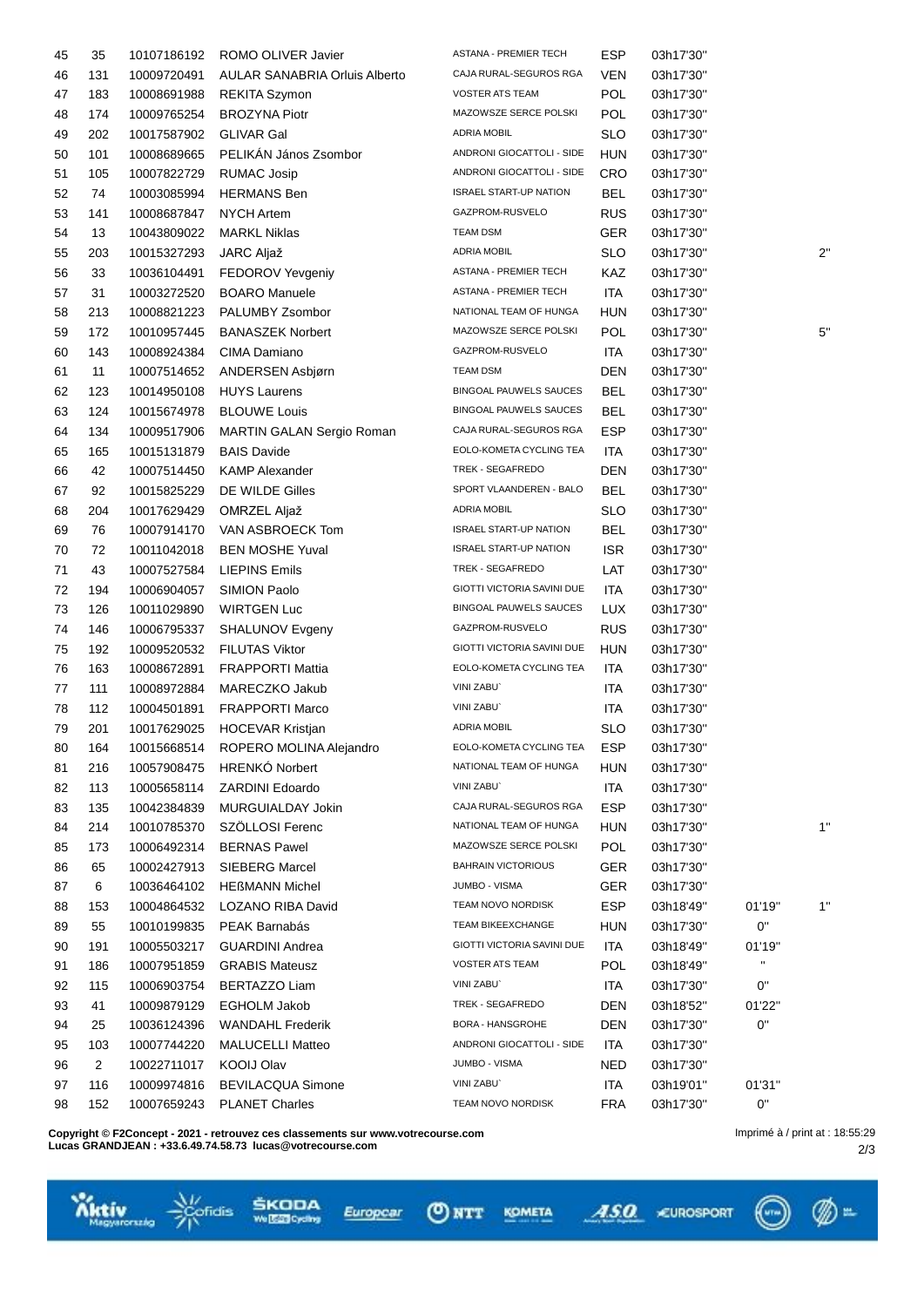| 99  | 51  | 10004404790 | <b>BEWLEY Samuel</b>        | TEAM BIKEEXCHANGE             | <b>NZL</b> | 03h17'30" |              |    |
|-----|-----|-------------|-----------------------------|-------------------------------|------------|-----------|--------------|----|
| 100 | 53  | 10015077925 | <b>KONYCHEV Alexander</b>   | <b>TEAM BIKEEXCHANGE</b>      | <b>ITA</b> | 03h17'30" |              |    |
| 101 | 133 | 10041823350 | <b>GONZALEZ LOPEZ David</b> | CAJA RURAL-SEGUROS RGA        | <b>ESP</b> | 03h17'30" |              |    |
| 102 | 166 | 10009333808 | SEVILLA LOPEZ Diego Pablo   | EOLO-KOMETA CYCLING TEA       | <b>ESP</b> | 03h19'37" | 02'07"       |    |
| 103 | 161 | 10023603013 | <b>FETTER Erik</b>          | EOLO-KOMETA CYCLING TEA       | <b>HUN</b> | 03h19'37" | $\mathbf H$  |    |
| 104 | 106 | 10009026034 | <b>VIEL Mattia</b>          | ANDRONI GIOCATTOLI - SIDE     | <b>ITA</b> | 03h19'37" | $\mathbf{H}$ |    |
| 105 | 155 | 10015809869 | <b>BRAND Sam</b>            | TEAM NOVO NORDISK             | <b>GBR</b> | 03h19'44" | 02'14"       |    |
| 106 | 154 | 10005660336 | PERON Andrea                | TEAM NOVO NORDISK             | ITA        | 03h17'30" | 0"           |    |
| 107 | 151 | 10003214724 | <b>KUSZTOR Péter</b>        | TEAM NOVO NORDISK             | <b>HUN</b> | 03h17'30" |              |    |
| 108 | 176 | 10004608995 | <b>KUREK Adrian</b>         | MAZOWSZE SERCE POLSKI         | <b>POL</b> | 03h17'30" |              |    |
| 109 | 24  | 10004572724 | <b>SAGAN Juraj</b>          | <b>BORA - HANSGROHE</b>       | <b>SVK</b> | 03h19'48" | 02'18"       |    |
| 110 | 64  | 10064305526 | <b>MADAN Ahmed</b>          | <b>BAHRAIN VICTORIOUS</b>     | <b>BRN</b> | 03h19'48" | $\mathbf H$  |    |
| 111 | 84  | 10077852281 | <b>BLIKRA Erlend</b>        | UNO - X PRO CYCLING TEAM      | <b>NOR</b> | 03h17'30" | 0"           |    |
| 112 | 23  | 10014890187 | <b>MEEUS Jordi</b>          | <b>BORA - HANSGROHE</b>       | <b>BEL</b> | 03h17'30" |              |    |
| 113 | 21  | 10010966236 | <b>GAMPER Patrick</b>       | <b>BORA - HANSGROHE</b>       | <b>AUT</b> | 03h17'30" |              |    |
| 114 | 22  | 10006004280 | <b>SELIG Rüdiger</b>        | <b>BORA - HANSGROHE</b>       | <b>GER</b> | 03h17'30" |              |    |
| 115 | 4   | 10022852170 | <b>PLUIMERS Rick</b>        | JUMBO - VISMA                 | <b>NED</b> | 03h17'30" |              |    |
| 116 | 195 | 10011151950 | <b>SZARKA Gergely</b>       | GIOTTI VICTORIA SAVINI DUE    | <b>HUN</b> | 03h17'30" |              |    |
| 117 | 16  | 10036430049 | <b>MAYRHOFER Marius</b>     | TEAM DSM                      | <b>GER</b> | 03h20'26" | 02'56"       |    |
| 118 | 73  | 10011044442 | <b>EINHORN</b> Itamar       | <b>ISRAEL START-UP NATION</b> | <b>ISR</b> | 03h17'30" | 0"           |    |
| 119 | 12  | 10016299721 | <b>DAINESE Alberto</b>      | <b>TEAM DSM</b>               | ITA        | 03h17'30" |              |    |
| 120 | 184 | 10007065119 | <b>FRANCZAK Pawel</b>       | VOSTER ATS TEAM               | <b>POL</b> | 03h17'30" |              |    |
| 121 | 182 | 10007951455 | <b>STOSZ Patryk</b>         | <b>VOSTER ATS TEAM</b>        | <b>POL</b> | 03h17'30" |              | 3' |
| 122 | 136 | 10039723908 | NICOLAU BELTRAN Joel        | CAJA RURAL-SEGUROS RGA        | <b>ESP</b> | 03h20'43" | 03'13"       |    |
| 123 | 52  | 10011168320 | <b>GROVES Kaden</b>         | <b>TEAM BIKEEXCHANGE</b>      | <b>AUS</b> | 03h20'46" | 03'16"       |    |
| 124 | 71  | 10008199312 | <b>BARBIER Rudy</b>         | <b>ISRAEL START-UP NATION</b> | <b>FRA</b> | 03h17'30" | 0"           |    |
| 125 | 171 | 10010994932 | <b>BANASZEK Alan</b>        | MAZOWSZE SERCE POLSKI         | <b>POL</b> | 03h17'30" |              |    |
| 126 | 83  | 10009413529 | <b>LARSEN Niklas</b>        | UNO - X PRO CYCLING TEAM      | <b>DEN</b> | 03h24'37" | 07'07"       |    |

**Aucun coureur hors-délai / No OTL**

**Nombre de partants : 128**

**NON PARTANTS - DN** S Dossard/Bib 26 - ZWIEHOFF Ben - BORA - HANSGROHE - 10007706228 Dossard/Bib 104 - MARCHIORI Leonardo - ANDRONI GIOCATTOLI - SIDERMEC - 10015856551 Numbers : 2

**ABANDONS - DNF** Dossard/Bib 86 - HINDSGAUL MADSEN Jacob - UNO - X PRO CYCLING TEAM - 10046120753 Dossard/Bib 156 - BENHAMOUDA Mehdi - TEAM NOVO NORDISK - 10010957243 Numbers : 2

**Copyright © F2Concept - 2021 - retrouvez ces classements sur www.votrecourse.com Lucas GRANDJEAN : +33.6.49.74.58.73 lucas@votrecourse.com**

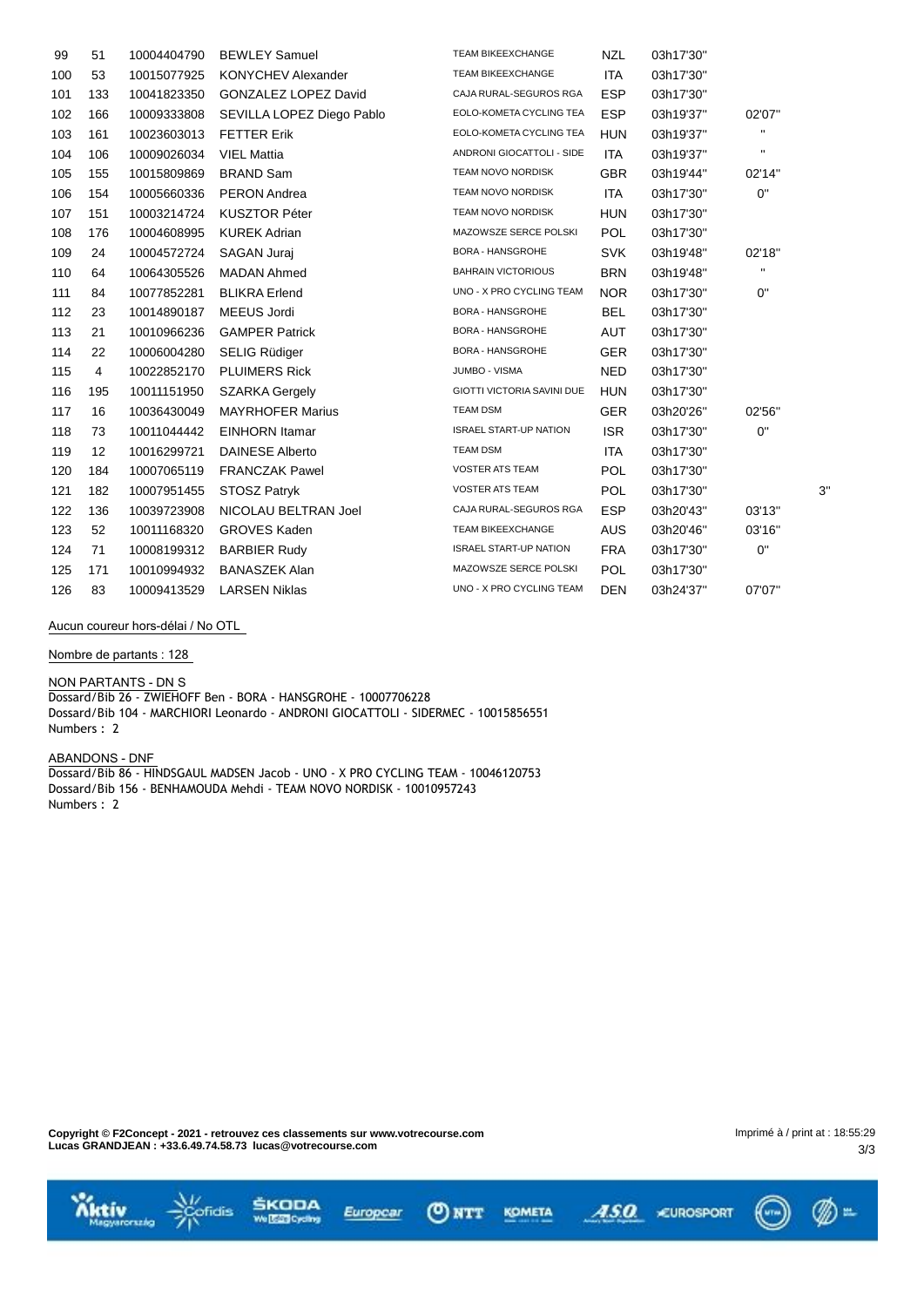

### **CLASSEMENT GENERAL GENERAL CLASSIFICATION**

Veszprém - Tata



**Date :** 14/05/2021

**Organisateur - Organiser :** VUELTA KFT

**Epreuve - Race :** TOUR DE HONGRIE 2021

| Etape - Stage: 3 |  |
|------------------|--|
| Distance: 498 km |  |

**Moyenne - Average :** 44.215km/h

| Rang<br>Rank   | Dos.<br>Bib       | UCI ID      | NOM Prénom<br>Last name First Name   | Equipe<br>Team                    | Nat.<br>Nat. | Temps<br>Time | Ecart<br>Gap |
|----------------|-------------------|-------------|--------------------------------------|-----------------------------------|--------------|---------------|--------------|
| 1              | 61                | 10008662484 | <b>BAUHAUS Phil</b>                  | <b>BAHRAIN VICTORIOUS</b>         | GER          | 11h15'23"     |              |
| $\overline{c}$ | 23                | 10014890187 | MEEUS Jordi                          | <b>BORA - HANSGROHE</b>           | <b>BEL</b>   | 11h15'33"     | 10"          |
| 3              | 182               | 10007951455 | STOSZ Patryk                         | <b>VOSTER ATS TEAM</b>            | <b>POL</b>   | 11h15'38"     | 15"          |
| 4              | 181               | 10004032251 | PATERSKI Maciej                      | <b>VOSTER ATS TEAM</b>            | <b>POL</b>   | 11h15'39"     | 16"          |
| 5              | $\mathbf{1}$      | 10006631548 | <b>TEUNISSEN Mike</b>                | <b>JUMBO - VISMA</b>              | NED          | 11h15'41"     | 18"          |
| 6              | 111               | 10008972884 | MARECZKO Jakub                       | <b>VINI ZABU</b>                  | <b>ITA</b>   | 11h15'41"     | $\mathbf{H}$ |
| $\overline{7}$ | $12 \overline{ }$ | 10016299721 | <b>DAINESE Alberto</b>               | <b>TEAM DSM</b>                   | ITA          | 11h15'41"     | $\mathbf{H}$ |
| 8              | 172               | 10010957445 | <b>BANASZEK Norbert</b>              | MAZOWSZE SERCE POLSKI             | POL          | 11h15'42"     | 19"          |
| 9              | 66                | 10015327596 | <b>WRIGHT Fred</b>                   | <b>BAHRAIN VICTORIOUS</b>         | <b>GBR</b>   | 11h15'43"     | 20"          |
| 10             | 101               | 10008689665 | PELIKÁN János Zsombor                | ANDRONI GIOCATTOLI - SIDERM       | <b>HUN</b>   | 11h15'43"     | $\mathbf{H}$ |
| 11             | 45                | 10007079970 | <b>THEUNS Edward</b>                 | TREK - SEGAFREDO                  | BEL          | 11h15'44"     | 21"          |
| 12             | 94                | 10016485839 | VAN DEN BOSSCHE Fabio                | SPORT VLAANDEREN - BALOISE        | BEL          | 11h15'45"     | 22"          |
| 13             | 203               | 10015327293 | JARC Aljaž                           | <b>ADRIA MOBIL</b>                | <b>SLO</b>   | 11h15'45"     | $\mathbf{H}$ |
| 14             | 75                | 10072878811 | <b>JONES Taj</b>                     | <b>ISRAEL START-UP NATION</b>     | AUS          | 11h15'45"     | $\mathbf{H}$ |
| 15             | 173               | 10006492314 | <b>BERNAS Pawel</b>                  | MAZOWSZE SERCE POLSKI             | <b>POL</b>   | 11h15'45"     | $\mathbf{H}$ |
| 16             | 42                | 10007514450 | <b>KAMP Alexander</b>                | TREK - SEGAFREDO                  | DEN          | 11h15'45"     | $\mathbf{H}$ |
| 17             | 171               | 10010994932 | <b>BANASZEK Alan</b>                 | MAZOWSZE SERCE POLSKI             | POL          | 11h15'46"     | 23"          |
| 18             | 214               | 10010785370 | SZÖLLOSI Ferenc                      | NATIONAL TEAM OF HUNGARY          | <b>HUN</b>   | 11h15'46"     | $\mathbf{H}$ |
| 19             | 121               | 10005902230 | <b>DUPONT Timothy</b>                | BINGOAL PAUWELS SAUCES WB         | <b>BEL</b>   | 11h15'47"     | 24"          |
| 20             | 34                | 10008198807 | <b>MARTINELLI Davide</b>             | <b>ASTANA - PREMIER TECH</b>      | ITA          | 11h15'47"     | $\mathbf{H}$ |
| 21             | 162               | 10007744624 | <b>PACIONI Luca</b>                  | EOLO-KOMETA CYCLING TEAM          | <b>ITA</b>   | 11h15'47"     | $\mathbf{H}$ |
| 22             | 95                | 10010589653 | <b>WARLOP Jordi</b>                  | SPORT VLAANDEREN - BALOISE        | <b>BEL</b>   | 11h15'47"     | $\mathbf{H}$ |
| 23             | 93                | 10015689631 | <b>MARIT Arne</b>                    | SPORT VLAANDEREN - BALOISE        | <b>BEL</b>   | 11h15'47"     | $\mathbf{H}$ |
| 24             | 212               | 10011000790 | <b>OROSZ Gergo</b>                   | NATIONAL TEAM OF HUNGARY          | <b>HUN</b>   | 11h15'47"     | $\mathbf{H}$ |
| 25             | 36                | 10006895569 | ZAKHAROV Artyom                      | ASTANA - PREMIER TECH             | KAZ          | 11h15'47"     | $\mathbf{H}$ |
| 26             | 131               | 10009720491 | <b>AULAR SANABRIA Orluis Alberto</b> | CAJA RURAL-SEGUROS RGA            | <b>VEN</b>   | 11h15'47"     | $\mathbf{H}$ |
| 27             | 114               | 10005750262 | <b>GRADEK Kamil</b>                  | <b>VINI ZABU</b>                  | POL          | 11h15'47"     | $\mathbf{H}$ |
| 28             | 211               | 10076683433 | <b>KARL Adam</b>                     | NATIONAL TEAM OF HUNGARY          | <b>HUN</b>   | 11h15'47"     | $\mathbf{H}$ |
| 29             | 206               | 10008678349 | KATRAŠNIK Gašper                     | <b>ADRIA MOBIL</b>                | <b>SLO</b>   | 11h15'47"     | $\mathbf{H}$ |
| 30             | 2                 | 10022711017 | <b>KOOIJ Olav</b>                    | JUMBO - VISMA                     | <b>NED</b>   | 11h15'47"     | $\mathbf{H}$ |
| 31             | 196               | 10013809144 | YUSTRE RODRIGUEZ Kristian Javier     | GIOTTI VICTORIA SAVINI DUE        | COL          | 11h15'47"     | $\mathbf{H}$ |
| 32             | 46                | 10030804049 | <b>TIBERI Antonio</b>                | TREK - SEGAFREDO                  | ITA          | 11h15'47"     | $\mathbf{H}$ |
| 33             | 194               | 10006904057 | <b>SIMION Paolo</b>                  | <b>GIOTTI VICTORIA SAVINI DUE</b> | <b>ITA</b>   | 11h15'47"     | $\mathbf{u}$ |
| 34             | 54                | 10006720161 | <b>HOWSON Damien</b>                 | TEAM BIKEEXCHANGE                 | AUS          | 11h15'47"     |              |
| 35             | 13                | 10043809022 | <b>MARKL Niklas</b>                  | <b>TEAM DSM</b>                   | GER          | 11h15'47"     | $\mathbf{H}$ |
| 36             | 175               | 10007527988 | RÄIM Mihkel                          | MAZOWSZE SERCE POLSKI             | <b>EST</b>   | 11h15'47"     |              |
| 37             | 44                | 10015280211 | <b>QUARTERMAN Charles</b>            | TREK - SEGAFREDO                  | GBR          | 11h15'47"     | H.           |
| 38             | 144               | 10006175951 | <b>KUZNETSOV Viacheslav</b>          | GAZPROM-RUSVELO                   | <b>RUS</b>   | 11h15'47"     |              |
| 39             | 133               | 10041823350 | <b>GONZALEZ LOPEZ David</b>          | CAJA RURAL-SEGUROS RGA            | <b>ESP</b>   | 11h15'47"     |              |
| 40             | 143               | 10008924384 | CIMA Damiano                         | GAZPROM-RUSVELO                   | ITA          | 11h15'47"     |              |
| 41             | 32                | 10009145161 | DE BOD Stefan                        | ASTANA - PREMIER TECH             | <b>RSA</b>   | 11h15'47"     |              |
| 42             | 132               | 10035195725 | GARCIA SOSA Jhojan Orlando           | CAJA RURAL-SEGUROS RGA            | COL          | 11h15'47"     |              |
| 43             | 71                | 10008199312 | <b>BARBIER Rudy</b>                  | <b>ISRAEL START-UP NATION</b>     | <b>FRA</b>   | 11h15'47"     | н            |

**Copyright © F2Concept - 2021 - retrouvez ces classements sur www.votrecourse.com Lucas GRANDJEAN : +33.6.49.74.58.73 lucas@votrecourse.com**

fidis

m.





ASO CUROSPORT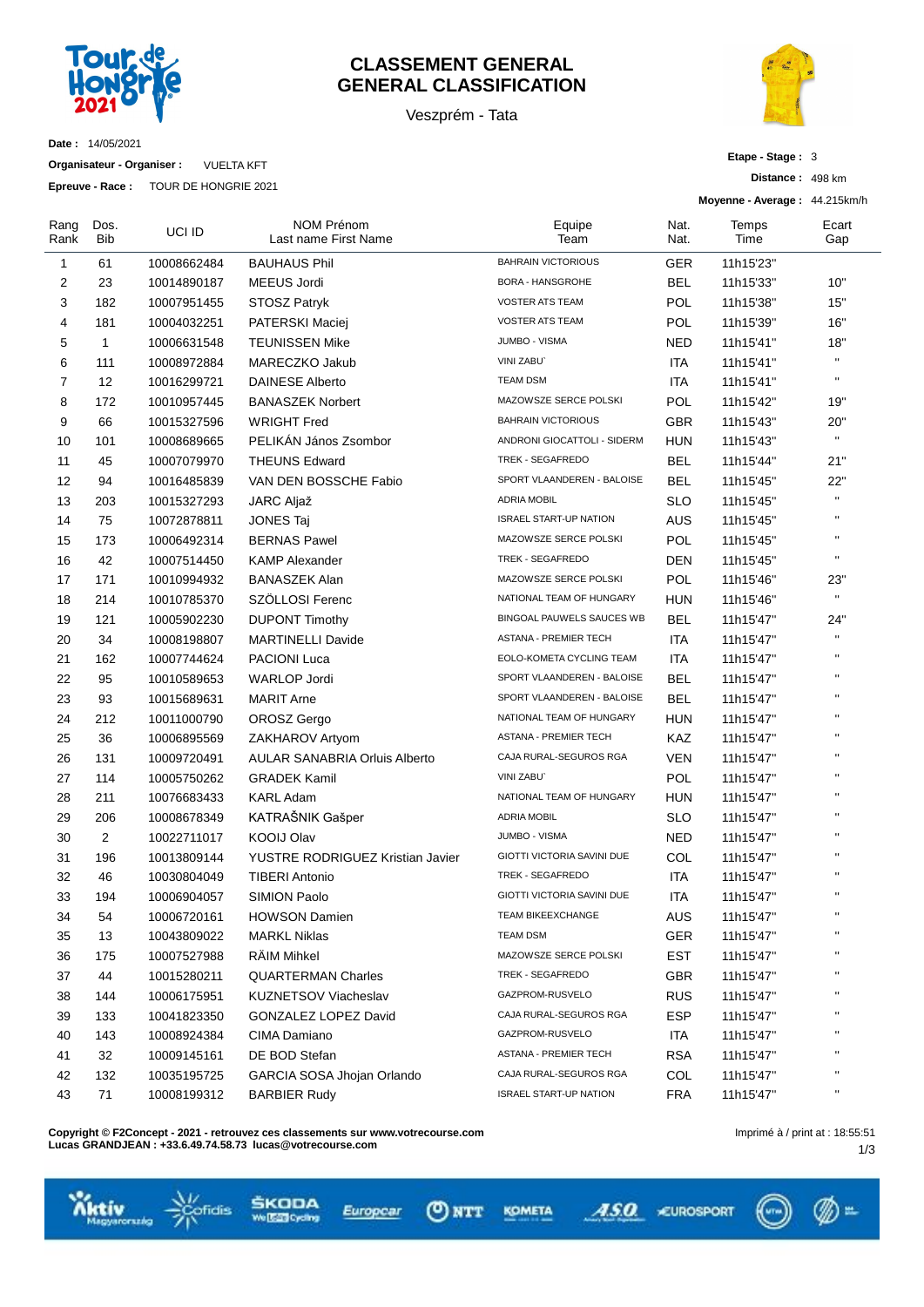| 44 | 3         | 10023376475 | <b>LEEMREIZE Gijs</b>            | <b>JUMBO - VISMA</b>                                 | NED        | 11h15'47" |              |
|----|-----------|-------------|----------------------------------|------------------------------------------------------|------------|-----------|--------------|
| 45 | 76        | 10007914170 | VAN ASBROECK Tom                 | <b>ISRAEL START-UP NATION</b>                        | <b>BEL</b> | 11h15'47" | $\mathbf{H}$ |
| 46 | 33        | 10036104491 | FEDOROV Yevgeniy                 | ASTANA - PREMIER TECH                                | KAZ        | 11h15'47" | $\mathbf{H}$ |
| 47 | 141       | 10008687847 | <b>NYCH Artem</b>                | GAZPROM-RUSVELO                                      | <b>RUS</b> | 11h15'47" | $\mathbf{H}$ |
| 48 | 102       | 10007518086 | CHIRICO Luca                     | ANDRONI GIOCATTOLI - SIDERM                          | ITA        | 11h15'47" | $\mathbf{H}$ |
| 49 | 154       | 10005660336 | <b>PERON Andrea</b>              | TEAM NOVO NORDISK                                    | <b>ITA</b> | 11h15'47" | $\mathbf{H}$ |
| 50 | 96        | 10011139624 | <b>WEEMAES Sasha</b>             | SPORT VLAANDEREN - BALOISE                           | <b>BEL</b> | 11h15'47" | $\mathbf{H}$ |
| 51 | 63        | 10002711435 | <b>HAUSSLER Heinrich</b>         | <b>BAHRAIN VICTORIOUS</b>                            | <b>AUS</b> | 11h15'47" | $\mathbf{H}$ |
| 52 | 142       | 10005914758 | <b>BOEV</b> Igor                 | GAZPROM-RUSVELO                                      | <b>RUS</b> | 11h15'47" | $\mathbf{H}$ |
| 53 | 91        | 10014890793 | <b>APERS Ruben</b>               | SPORT VLAANDEREN - BALOISE                           | <b>BEL</b> | 11h15'47" | $\mathbf{H}$ |
| 54 | 14        | 10006597293 | <b>COMBAUD Romain</b>            | <b>TEAM DSM</b>                                      | <b>FRA</b> | 11h15'47" | $\mathbf{H}$ |
| 55 | 185       | 10003037494 | <b>CIESLIK Pawel</b>             | VOSTER ATS TEAM                                      | POL        | 11h15'47" | $\mathbf{H}$ |
| 56 | 145       | 10010201350 | <b>RIKUNOV Petr</b>              | GAZPROM-RUSVELO                                      | <b>RUS</b> | 11h15'47" | $\mathbf{H}$ |
| 57 | 164       | 10015668514 | ROPERO MOLINA Alejandro          | EOLO-KOMETA CYCLING TEAM                             | <b>ESP</b> | 11h15'47" | $\mathbf{H}$ |
| 58 | 35        | 10107186192 | ROMO OLIVER Javier               | ASTANA - PREMIER TECH                                | <b>ESP</b> | 11h15'47" | $\mathbf{H}$ |
| 59 | 105       | 10007822729 | <b>RUMAC Josip</b>               | ANDRONI GIOCATTOLI - SIDERM                          | <b>CRO</b> | 11h15'47" | $\mathbf{H}$ |
| 60 | 25        | 10036124396 | <b>WANDAHL Frederik</b>          | <b>BORA - HANSGROHE</b>                              | <b>DEN</b> | 11h15'47" | $\mathbf{H}$ |
| 61 | 215       | 10009404839 | RÓZSA Balázs                     | NATIONAL TEAM OF HUNGARY                             | <b>HUN</b> | 11h15'47" | $\mathbf{H}$ |
| 62 | 123       | 10014950108 | <b>HUYS Laurens</b>              | BINGOAL PAUWELS SAUCES WB                            | <b>BEL</b> | 11h15'47" | $\mathbf{H}$ |
| 63 | 74        | 10003085994 | <b>HERMANS Ben</b>               | <b>ISRAEL START-UP NATION</b>                        | <b>BEL</b> | 11h15'47" | $\mathbf{H}$ |
| 64 | 174       | 10009765254 | <b>BROZYNA Piotr</b>             | MAZOWSZE SERCE POLSKI                                | POL        | 11h15'47" | $\mathbf{H}$ |
| 65 | 31        | 10003272520 | <b>BOARO</b> Manuele             | ASTANA - PREMIER TECH                                | <b>ITA</b> | 11h15'47" | $\mathbf{H}$ |
| 66 | 201       | 10017629025 | <b>HOCEVAR Kristjan</b>          | <b>ADRIA MOBIL</b>                                   | <b>SLO</b> | 11h15'47" | $\mathbf{H}$ |
| 67 | 192       | 10009520532 | <b>FILUTAS Viktor</b>            | GIOTTI VICTORIA SAVINI DUE                           | <b>HUN</b> | 11h15'47" | $\mathbf{H}$ |
|    |           |             | <b>FRAPPORTI Mattia</b>          | EOLO-KOMETA CYCLING TEAM                             | <b>ITA</b> |           | $\mathbf{H}$ |
| 68 | 163<br>56 | 10008672891 | <b>COLLEONI Kevin</b>            | <b>TEAM BIKEEXCHANGE</b>                             | <b>ITA</b> | 11h15'47" | $\mathbf{H}$ |
| 69 |           | 10015723579 |                                  | ANDRONI GIOCATTOLI - SIDERM                          |            | 11h15'47" | $\mathbf{H}$ |
| 70 | 103       | 10007744220 | <b>MALUCELLI Matteo</b>          | <b>BAHRAIN VICTORIOUS</b>                            | ITA        | 11h15'47" | $\mathbf{H}$ |
| 71 | 62        | 10035337585 | <b>BUITRAGO SANCHEZ Santiago</b> |                                                      | COL        | 11h15'47" | $\mathbf{H}$ |
| 72 | 165       | 10015131879 | <b>BAIS Davide</b>               | EOLO-KOMETA CYCLING TEAM<br><b>VOSTER ATS TEAM</b>   | <b>ITA</b> | 11h15'47" | $\mathbf{H}$ |
| 73 | 184       | 10007065119 | <b>FRANCZAK Pawel</b>            |                                                      | POL        | 11h15'47" | $\mathbf{H}$ |
| 74 | 126       | 10011029890 | <b>WIRTGEN Luc</b>               | BINGOAL PAUWELS SAUCES WB<br><b>BORA - HANSGROHE</b> | <b>LUX</b> | 11h15'47" | $\mathbf{H}$ |
| 75 | 22        | 10006004280 | <b>SELIG Rüdiger</b>             |                                                      | <b>GER</b> | 11h15'47" | $\mathbf{H}$ |
| 76 | 84        | 10077852281 | <b>BLIKRA Erlend</b>             | UNO - X PRO CYCLING TEAM                             | <b>NOR</b> | 11h15'47" | $\mathbf{H}$ |
| 77 | 4         | 10022852170 | <b>PLUIMERS Rick</b>             | JUMBO - VISMA                                        | <b>NED</b> | 11h15'47" | $\mathbf{H}$ |
| 78 | 193       | 10009971580 | <b>ONESTI Emanuele</b>           | GIOTTI VICTORIA SAVINI DUE                           | ITA        | 11h15'47" |              |
| 79 | 11        | 10007514652 | ANDERSEN Asbjørn                 | TEAM DSM                                             | <b>DEN</b> | 11h15'47" |              |
| 80 | 183       | 10008691988 | <b>REKITA Szymon</b>             | <b>VOSTER ATS TEAM</b>                               | POL        | 11h15'47" |              |
| 81 | 82        | 10009893576 | <b>TRÆEN Torstein</b>            | UNO - X PRO CYCLING TEAM                             | <b>NOR</b> | 11h15'47" | $\mathbf{H}$ |
| 82 | 65        | 10002427913 | <b>SIEBERG Marcel</b>            | <b>BAHRAIN VICTORIOUS</b>                            | <b>GER</b> | 11h15'47" | $\mathbf{H}$ |
| 83 | 113       | 10005658114 | ZARDINI Edoardo                  | <b>VINI ZABU</b>                                     | ITA        | 11h15'47" | $\mathbf{H}$ |
| 84 | 92        | 10015825229 | DE WILDE Gilles                  | SPORT VLAANDEREN - BALOISE                           | <b>BEL</b> | 11h15'47" | $\mathbf{H}$ |
| 85 | 151       | 10003214724 | <b>KUSZTOR Péter</b>             | TEAM NOVO NORDISK                                    | <b>HUN</b> | 11h15'47" | $\mathbf{H}$ |
| 86 | 55        | 10010199835 | PEAK Barnabás                    | TEAM BIKEEXCHANGE                                    | <b>HUN</b> | 11h15'47" | $\mathbf{H}$ |
| 87 | 53        | 10015077925 | KONYCHEV Alexander               | TEAM BIKEEXCHANGE                                    | ITA        | 11h15'47" | $\mathbf{H}$ |
| 88 | 202       | 10017587902 | <b>GLIVAR Gal</b>                | <b>ADRIA MOBIL</b>                                   | <b>SLO</b> | 11h15'47" | $\mathbf{H}$ |
| 89 | 176       | 10004608995 | <b>KUREK Adrian</b>              | MAZOWSZE SERCE POLSKI                                | POL        | 11h15'47" | $\mathbf{H}$ |
| 90 | 204       | 10017629429 | OMRZEL Aljaž                     | <b>ADRIA MOBIL</b>                                   | <b>SLO</b> | 11h15'47" | $\mathbf{H}$ |
| 91 | 135       | 10042384839 | MURGUIALDAY Jokin                | CAJA RURAL-SEGUROS RGA                               | <b>ESP</b> | 11h15'47" | $\mathbf{H}$ |
| 92 | 213       | 10008821223 | PALUMBY Zsombor                  | NATIONAL TEAM OF HUNGARY                             | HUN        | 11h15'47" | $\mathbf{H}$ |
| 93 | 6         | 10036464102 | <b>HEßMANN Michel</b>            | JUMBO - VISMA                                        | GER        | 11h15'47" | $\mathbf{H}$ |
| 94 | 152       | 10007659243 | <b>PLANET Charles</b>            | TEAM NOVO NORDISK                                    | <b>FRA</b> | 11h15'47" | $\mathbf{H}$ |
| 95 | 216       | 10057908475 | <b>HRENKÓ Norbert</b>            | NATIONAL TEAM OF HUNGARY                             | <b>HUN</b> | 11h15'47" | $\mathbf{H}$ |
| 96 | 134       | 10009517906 | MARTIN GALAN Sergio Roman        | CAJA RURAL-SEGUROS RGA                               | <b>ESP</b> | 11h15'47" | $\mathbf{H}$ |
| 97 | 195       | 10011151950 | <b>SZARKA Gergely</b>            | GIOTTI VICTORIA SAVINI DUE                           | <b>HUN</b> | 11h15'47" | $\mathbf{H}$ |
|    |           |             |                                  |                                                      |            |           |              |

 $Q$  NTT

Europcar

KOMETA

ASO CUROSPORT

**Copyright © F2Concept - 2021 - retrouvez ces classements sur www.votrecourse.com Lucas GRANDJEAN : +33.6.49.74.58.73 lucas@votrecourse.com**

ŠKODA<br>**WEB**oda

 $(\lnot)$ 

 $\mathcal{D}$  =

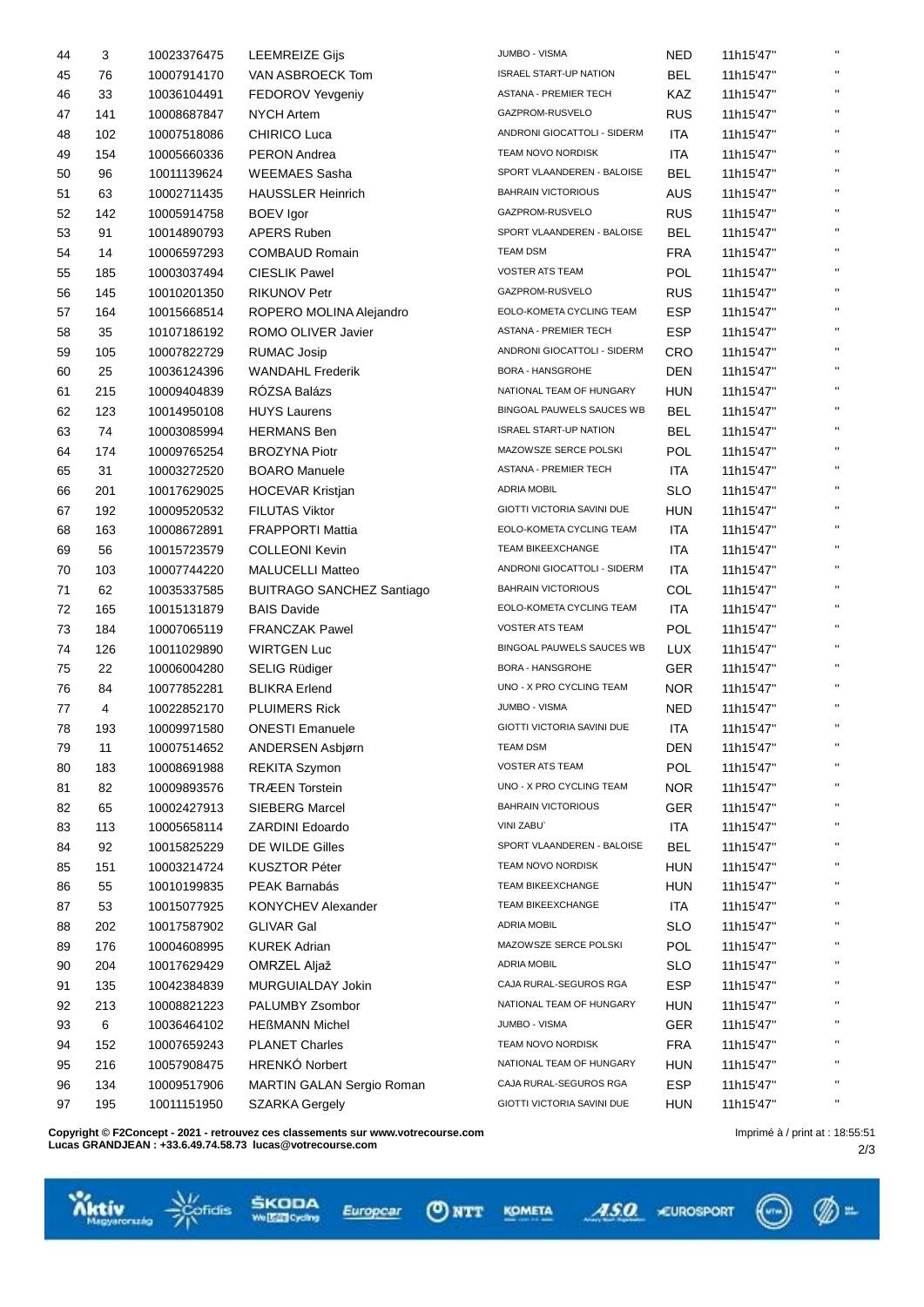| 98  | 112 | 10004501891 | <b>FRAPPORTI Marco</b>      | <b>VINI ZABU</b>                  | ITA        | 11h15'47" | $\mathbf{H}$              |
|-----|-----|-------------|-----------------------------|-----------------------------------|------------|-----------|---------------------------|
| 99  | 124 | 10015674978 | <b>BLOUWE Louis</b>         | BINGOAL PAUWELS SAUCES WB         | <b>BEL</b> | 11h15'47" | $\mathbf{H}$              |
| 100 | 21  | 10010966236 | <b>GAMPER Patrick</b>       | <b>BORA - HANSGROHE</b>           | AUT        | 11h15'47" | $\mathbf{H}$              |
| 101 | 15  | 10050439273 | <b>VERMAERKE Kevin</b>      | <b>TEAM DSM</b>                   | <b>USA</b> | 11h16'09" | 46"                       |
| 102 | 43  | 10007527584 | <b>LIEPINS Emils</b>        | TREK - SEGAFREDO                  | <b>LAT</b> | 11h16'15" | 52"                       |
| 103 | 5   | 10022761032 | VAN DIJKE Mick              | JUMBO - VISMA                     | <b>NED</b> | 11h16'15" | $\mathbf{H}$ .            |
| 104 | 125 | 10011015847 | <b>REX Laurenz</b>          | BINGOAL PAUWELS SAUCES WB         | <b>BEL</b> | 11h16'15" | $\mathbf{H}$              |
| 105 | 73  | 10011044442 | <b>EINHORN</b> Itamar       | <b>ISRAEL START-UP NATION</b>     | <b>ISR</b> | 11h16'15" | п.                        |
| 106 | 146 | 10006795337 | <b>SHALUNOV Evgeny</b>      | GAZPROM-RUSVELO                   | <b>RUS</b> | 11h16'32" | 01'09"                    |
| 107 | 153 | 10004864532 | <b>LOZANO RIBA David</b>    | TEAM NOVO NORDISK                 | <b>ESP</b> | 11h17'05" | 01'42"                    |
| 108 | 191 | 10005503217 | <b>GUARDINI Andrea</b>      | <b>GIOTTI VICTORIA SAVINI DUE</b> | ITA        | 11h17'06" | 01'43"                    |
| 109 | 186 | 10007951859 | <b>GRABIS Mateusz</b>       | <b>VOSTER ATS TEAM</b>            | <b>POL</b> | 11h17'06" | п.                        |
| 110 | 41  | 10009879129 | <b>EGHOLM Jakob</b>         | TREK - SEGAFREDO                  | <b>DEN</b> | 11h17'09" | 01'46"                    |
| 111 | 116 | 10009974816 | <b>BEVILACQUA Simone</b>    | VINI ZABU`                        | <b>ITA</b> | 11h17'18" | 01'55"                    |
| 112 | 166 | 10009333808 | SEVILLA LOPEZ Diego Pablo   | EOLO-KOMETA CYCLING TEAM          | <b>ESP</b> | 11h17'48" | 02'25"                    |
| 113 | 161 | 10023603013 | <b>FETTER Erik</b>          | EOLO-KOMETA CYCLING TEAM          | <b>HUN</b> | 11h17'54" | 02'31"                    |
| 114 | 106 | 10009026034 | <b>VIEL Mattia</b>          | ANDRONI GIOCATTOLI - SIDERM       | ITA        | 11h17'54" | $\mathbf{H}_{\mathrm{c}}$ |
| 115 | 155 | 10015809869 | <b>BRAND Sam</b>            | TEAM NOVO NORDISK                 | <b>GBR</b> | 11h18'01" | 02'38"                    |
| 116 | 81  | 10010023316 | <b>HALVORSEN Kristoffer</b> | UNO - X PRO CYCLING TEAM          | <b>NOR</b> | 11h18'24" | 03'01"                    |
| 117 | 122 | 10006242841 | DE BIE Sean                 | BINGOAL PAUWELS SAUCES WB         | <b>BEL</b> | 11h18'33" | 03'10"                    |
| 118 | 72  | 10011042018 | <b>BEN MOSHE Yuval</b>      | <b>ISRAEL START-UP NATION</b>     | <b>ISR</b> | 11h18'33" | п.                        |
| 119 | 24  | 10004572724 | SAGAN Juraj                 | <b>BORA - HANSGROHE</b>           | <b>SVK</b> | 11h18'33" | п.                        |
| 120 | 52  | 10011168320 | <b>GROVES Kaden</b>         | <b>TEAM BIKEEXCHANGE</b>          | <b>AUS</b> | 11h19'03" | 03'40"                    |
| 121 | 16  | 10036430049 | <b>MAYRHOFER Marius</b>     | <b>TEAM DSM</b>                   | <b>GER</b> | 11h19'28" | 04'05"                    |
| 122 | 51  | 10004404790 | <b>BEWLEY Samuel</b>        | <b>TEAM BIKEEXCHANGE</b>          | <b>NZL</b> | 11h20'20" | 04'57"                    |
| 123 | 115 | 10006903754 | <b>BERTAZZO Liam</b>        | VINI ZABU`                        | ITA        | 11h21'41" | 06'18"                    |
| 124 | 136 | 10039723908 | NICOLAU BELTRAN Joel        | CAJA RURAL-SEGUROS RGA            | <b>ESP</b> | 11h22'36" | 07'13"                    |
| 125 | 83  | 10009413529 | <b>LARSEN Niklas</b>        | UNO - X PRO CYCLING TEAM          | <b>DEN</b> | 11h22'54" | 07'31"                    |
| 126 | 64  | 10064305526 | <b>MADAN Ahmed</b>          | <b>BAHRAIN VICTORIOUS</b>         | <b>BRN</b> | 11h24'16" | 08'53"                    |
|     |     |             |                             |                                   |            |           |                           |

**Copyright © F2Concept - 2021 - retrouvez ces classements sur www.votrecourse.com Lucas GRANDJEAN : +33.6.49.74.58.73 lucas@votrecourse.com**

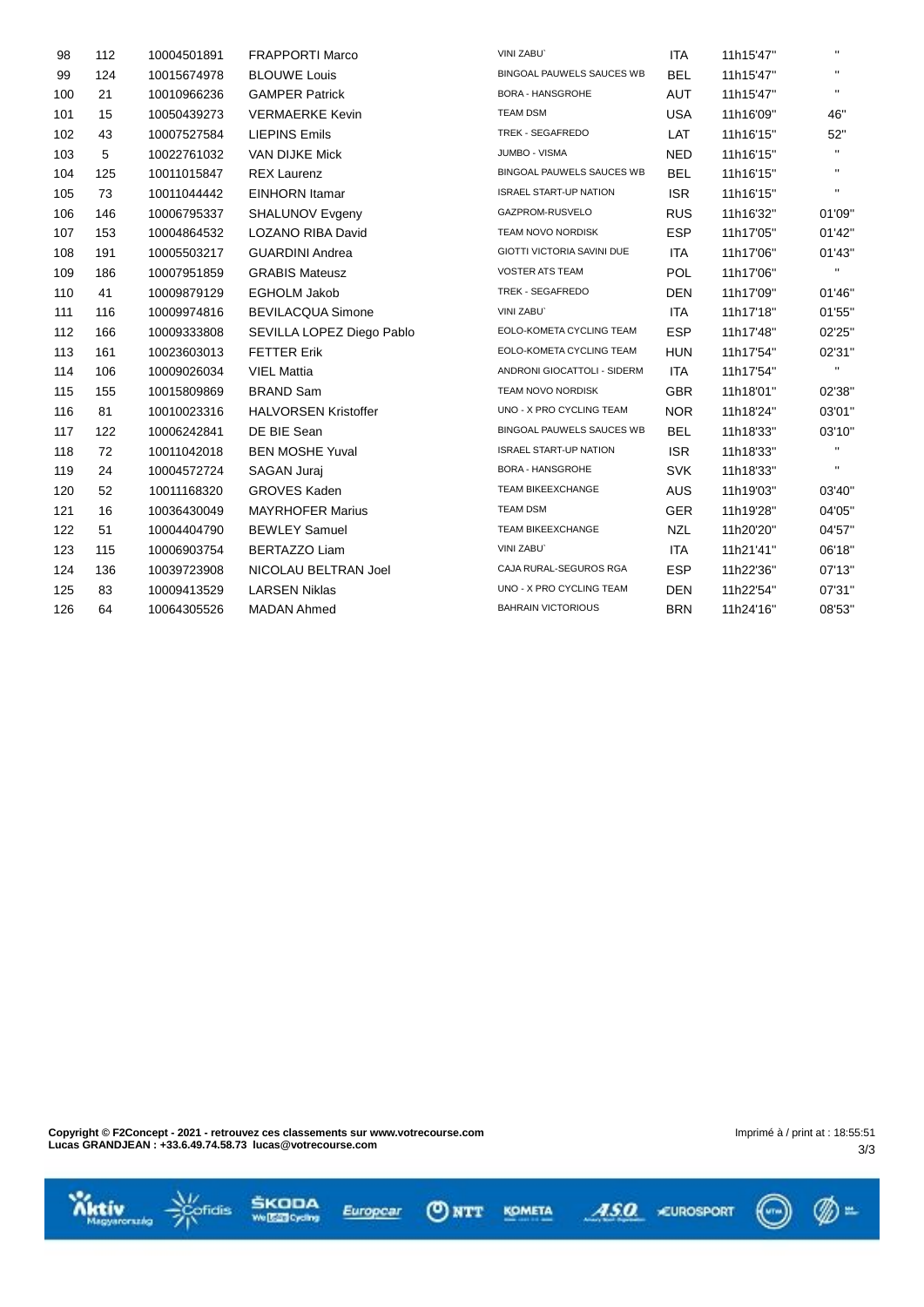

# **CLASSEMENT PAR POINTS POINTS CLASSIFICATION**

Veszprém - Tata



**Date :** 14/05/2021

**Organisateur - Organiser :** VUELTA KFT

**Epreuve - Race :** TOUR DE HONGRIE 2021

| Rg          | Dos.           | Nom Prénom                  | Nat.       | Equipe     | Pts            | Bon. | Rg<br><b>RK</b> | Dos.<br>Bib.    | Nom Prénom<br>Last name First name | UCI ID      | Equipe<br>Team            | Pts            |
|-------------|----------------|-----------------------------|------------|------------|----------------|------|-----------------|-----------------|------------------------------------|-------------|---------------------------|----------------|
|             | km 27.3 - ZIRC |                             |            |            |                |      | $\mathbf{1}$    | 61              | <b>BAUHAUS Phil</b>                | 10008662484 | <b>TBV</b>                | 4 <sub>0</sub> |
|             |                |                             |            |            |                |      | 2               | 23              | <b>MEEUS Jordi</b>                 | 10014890187 | <b>BOH</b>                | 25             |
| $\mathbf 1$ | 182            | <b>STOSZ Patryk</b>         | POL        | <b>VOS</b> | 5              | 3"   | 3               | 182             | <b>STOSZ Patryk</b>                | 10007951455 | <b>VOS</b>                | 15             |
| 2           | 172            | <b>BANASZEK Norbert</b>     | POL        | <b>MSP</b> | 3              | 2"   | $\overline{4}$  | 181             | PATERSKI Maciei                    | 10004032251 | <b>VOS</b>                | 13             |
|             |                |                             |            |            |                |      | 5               | 12              | <b>DAINESE Alberto</b>             | 10016299721 | <b>DSM</b>                | 13             |
| 3           | 214            | SZÖLLOSI Ferenc             | <b>HUN</b> | <b>NTH</b> | 1              | 1"   | 6               | 121             | <b>DUPONT Timothy</b>              | 10005902230 | <b>BWB</b>                | 13             |
|             |                |                             |            |            |                |      | $\overline{7}$  | 71              | <b>BARBIER Rudy</b>                | 10008199312 | <b>ISN</b>                | 13             |
|             |                | km 121.6 - OROSZLÁNY        |            |            |                |      | 8               | $\mathbf{1}$    | <b>TEUNISSEN Mike</b>              | 10006631548 | <b>TJV</b>                | 12             |
|             |                |                             |            |            |                |      | 9               | 111             | MARECZKO Jakub                     | 10008972884 | <b>THR</b>                | 12             |
| $\mathbf 1$ | 172            | <b>BANASZEK Norbert</b>     | POL        | <b>MSP</b> | 5              | 3"   | 10              | 2               | <b>KOOIJ Olav</b>                  | 10022711017 | TJV                       | 12             |
|             |                |                             |            |            |                |      | 11              | 52              | <b>GROVES Kaden</b>                | 10011168320 | <b>BEX</b>                | 11             |
| 2           | 203            | <b>JARC Aljaž</b>           | <b>SLO</b> | <b>ADR</b> | 3              | 2"   | 12              | 66              | <b>WRIGHT Fred</b>                 | 10015327596 | <b>TBV</b>                | 1 <sub>0</sub> |
| 3           | 153            | <b>LOZANO RIBA David</b>    | <b>ESP</b> | <b>TNN</b> | 1              | 1"   | 13              | 45              | <b>THEUNS Edward</b>               | 10007079970 | <b>TFS</b>                |                |
|             |                |                             |            |            |                |      | 14              | 172             | <b>BANASZEK Norbert</b>            | 10010957445 | <b>MSP</b>                |                |
|             |                |                             |            |            |                |      | 15              | 34              | <b>MARTINELLI Davide</b>           | 10008198807 | APT                       |                |
| Arrivée     |                |                             |            |            |                |      | 16              | 166             | SEVILLA LOPEZ Diego Pablo          | 10009333808 | EOK                       |                |
| 1           | 61             | <b>BAUHAUS Phil</b>         | <b>GER</b> | <b>TBV</b> | 15             | 10"  | 17              | 101             | PELIKÁN János Zsombor              | 10008689665 | ANS                       |                |
|             |                |                             |            |            |                |      | 18              | 95              | <b>WARLOP Jordi</b>                | 10010589653 | <b>SVB</b>                |                |
| 2           | 1              | <b>TEUNISSEN Mike</b>       | <b>NED</b> | <b>TJV</b> | 12             | 6"   | 19              | 175             | RÄIM Mihkel                        | 10007527988 | <b>MSP</b>                |                |
| 3           | 66             | <b>WRIGHT Fred</b>          | <b>GBR</b> | <b>TBV</b> | 10             | 4"   | 20              | 75              | <b>JONES Taj</b>                   | 10072878811 | <b>ISN</b>                |                |
|             |                |                             |            |            |                |      | 21              | 203             | <b>JARC Aljaž</b>                  | 10015327293 | <b>ADR</b>                |                |
| 4           | 34             | <b>MARTINELLI Davide</b>    | <b>ITA</b> | <b>APT</b> | 8              |      | 22              | 173             | <b>BERNAS Pawel</b>                | 10006492314 | <b>MSP</b>                |                |
| 5           | 175            | RÄIM Mihkel                 | <b>EST</b> | <b>MSP</b> | 6              |      | 23              | 42              | <b>KAMP Alexander</b>              | 10007514450 | <b>TFS</b>                |                |
| 6           | 95             | <b>WARLOP Jordi</b>         | <b>BEL</b> | <b>SVB</b> | 5              |      | 24              | 81              | <b>HALVORSEN Kristoffer</b>        | 10010023316 | <b>UXT</b>                |                |
|             |                |                             |            |            |                |      | 25              | 83              | <b>LARSEN Niklas</b>               | 10009413529 | <b>UXT</b>                |                |
| 7           | 121            | <b>DUPONT Timothy</b>       | <b>BEL</b> | <b>BWB</b> | 4              |      | 26              | 94              | VAN DEN BOSSCHE Fabio              | 10016485839 | <b>SVB</b>                |                |
| 8           | 81             | <b>HALVORSEN Kristoffer</b> | <b>NOR</b> | <b>UXT</b> | 3              |      | 27              | 162             | <b>PACIONI Luca</b>                | 10007744624 | EOK                       |                |
|             |                |                             |            |            |                |      | 28              | 133             | <b>GONZALEZ LOPEZ David</b>        | 10041823350 | CJR                       |                |
| 9           | 162            | <b>PACIONI Luca</b>         | <b>ITA</b> | <b>EOK</b> | $\overline{2}$ |      | 29              | 84              | <b>BLIKRA</b> Erlend               | 10077852281 | <b>UXT</b>                |                |
| 10          | 75             | <b>JONES Taj</b>            | <b>AUS</b> | <b>ISN</b> | 1              |      | 30              | 171             | <b>BANASZEK Alan</b>               | 10010994932 | <b>MSP</b><br><b>NITH</b> |                |
|             |                |                             |            |            |                |      | 31              | 21 <sub>A</sub> | SZOLLOSL Ferenc                    | 10010785370 |                           |                |

**Etape - Stage :** 3

#### **Classement de l'étape - Stage classification Classement général - General classification**

| Nat.       | Equipe     | Pts            | Bon. | Rq<br>Rk       | Dos.<br>Bib.   | Nom Prénom<br>Last name First name | UCI ID      | Equipe<br>Team | Pts              |
|------------|------------|----------------|------|----------------|----------------|------------------------------------|-------------|----------------|------------------|
|            |            |                |      | $\mathbf{1}$   | 61             | <b>BAUHAUS Phil</b>                | 10008662484 | <b>TBV</b>     | 40               |
|            |            |                |      | $\overline{2}$ | 23             | MEEUS Jordi                        | 10014890187 | <b>BOH</b>     | 25               |
| POL        | <b>VOS</b> | 5              | 3"   | 3              | 182            | STOSZ Patryk                       | 10007951455 | <b>VOS</b>     | 15               |
|            |            |                | 2"   | 4              | 181            | PATERSKI Maciej                    | 10004032251 | <b>VOS</b>     | 13               |
| POL        | <b>MSP</b> | 3              |      | 5              | 12             | <b>DAINESE Alberto</b>             | 10016299721 | <b>DSM</b>     | 13               |
| HUN        | <b>NTH</b> | 1              | 1"   | 6              | 121            | <b>DUPONT Timothy</b>              | 10005902230 | <b>BWB</b>     | 13               |
|            |            |                |      | $\overline{7}$ | 71             | <b>BARBIER Rudy</b>                | 10008199312 | <b>ISN</b>     | 13               |
|            |            |                |      | 8              | $\mathbf{1}$   | <b>TEUNISSEN Mike</b>              | 10006631548 | TJV            | 12               |
|            |            |                |      | 9              | 111            | MARECZKO Jakub                     | 10008972884 | <b>THR</b>     | 12               |
| POL        | <b>MSP</b> | 5              | 3"   | 10             | $\overline{2}$ | <b>KOOIJ Olav</b>                  | 10022711017 | TJV            | 12               |
|            |            |                |      | 11             | 52             | <b>GROVES Kaden</b>                | 10011168320 | <b>BEX</b>     | 11               |
| SLO        | <b>ADR</b> | 3              | 2"   | 12             | 66             | <b>WRIGHT Fred</b>                 | 10015327596 | <b>TBV</b>     | 10               |
| ESP        | <b>TNN</b> | 1              | 1"   | 13             | 45             | <b>THEUNS Edward</b>               | 10007079970 | <b>TFS</b>     | $\boldsymbol{9}$ |
|            |            |                |      | 14             | 172            | <b>BANASZEK Norbert</b>            | 10010957445 | <b>MSP</b>     | 8                |
|            |            |                |      | 15             | 34             | <b>MARTINELLI Davide</b>           | 10008198807 | <b>APT</b>     | 8                |
|            |            |                |      | 16             | 166            | SEVILLA LOPEZ Diego Pablo          | 10009333808 | <b>EOK</b>     | 8                |
|            |            |                |      | 17             | 101            | PELIKÁN János Zsombor              | 10008689665 | <b>ANS</b>     | 6                |
| <b>GER</b> | <b>TBV</b> | 15             | 10"  | 18             | 95             | <b>WARLOP Jordi</b>                | 10010589653 | <b>SVB</b>     | 6                |
| NED        | TJV        | 12             | 6"   | 19             | 175            | <b>RÄIM Mihkel</b>                 | 10007527988 | <b>MSP</b>     | 6                |
| <b>GBR</b> | <b>TBV</b> |                | 4"   | 20             | 75             | <b>JONES Taj</b>                   | 10072878811 | <b>ISN</b>     | $\overline{4}$   |
|            |            | 10             |      | 21             | 203            | <b>JARC Aljaž</b>                  | 10015327293 | <b>ADR</b>     | 3                |
| <b>ITA</b> | <b>APT</b> | 8              |      | 22             | 173            | <b>BERNAS Pawel</b>                | 10006492314 | <b>MSP</b>     | 3                |
| EST        | <b>MSP</b> | 6              |      | 23             | 42             | <b>KAMP Alexander</b>              | 10007514450 | <b>TFS</b>     | 3                |
|            |            |                |      | 24             | 81             | <b>HALVORSEN Kristoffer</b>        | 10010023316 | <b>UXT</b>     | 3                |
| BEL        | <b>SVB</b> | 5              |      | 25             | 83             | <b>LARSEN Niklas</b>               | 10009413529 | <b>UXT</b>     | 3                |
| BEL        | <b>BWB</b> | 4              |      | 26             | 94             | VAN DEN BOSSCHE Fabio              | 10016485839 | SVB            | 2                |
|            |            |                |      | 27             | 162            | <b>PACIONI Luca</b>                | 10007744624 | <b>EOK</b>     | $\overline{2}$   |
| <b>NOR</b> | <b>UXT</b> | 3              |      | 28             | 133            | GONZALEZ LOPEZ David               | 10041823350 | <b>CJR</b>     | $\overline{2}$   |
| <b>ITA</b> | <b>EOK</b> | $\overline{2}$ |      | 29             | 84             | <b>BLIKRA</b> Erlend               | 10077852281 | <b>UXT</b>     | $\overline{2}$   |
| AUS        | <b>ISN</b> | 1              |      | 30             | 171            | <b>BANASZEK Alan</b>               | 10010994932 | <b>MSP</b>     | 1                |
|            |            |                |      | 31             | 214            | SZÖLLOSI Ferenc                    | 10010785370 | <b>NTH</b>     | 1                |
|            |            |                |      | 32             | 153            | LOZANO RIBA David                  | 10004864532 | <b>TNN</b>     | 1                |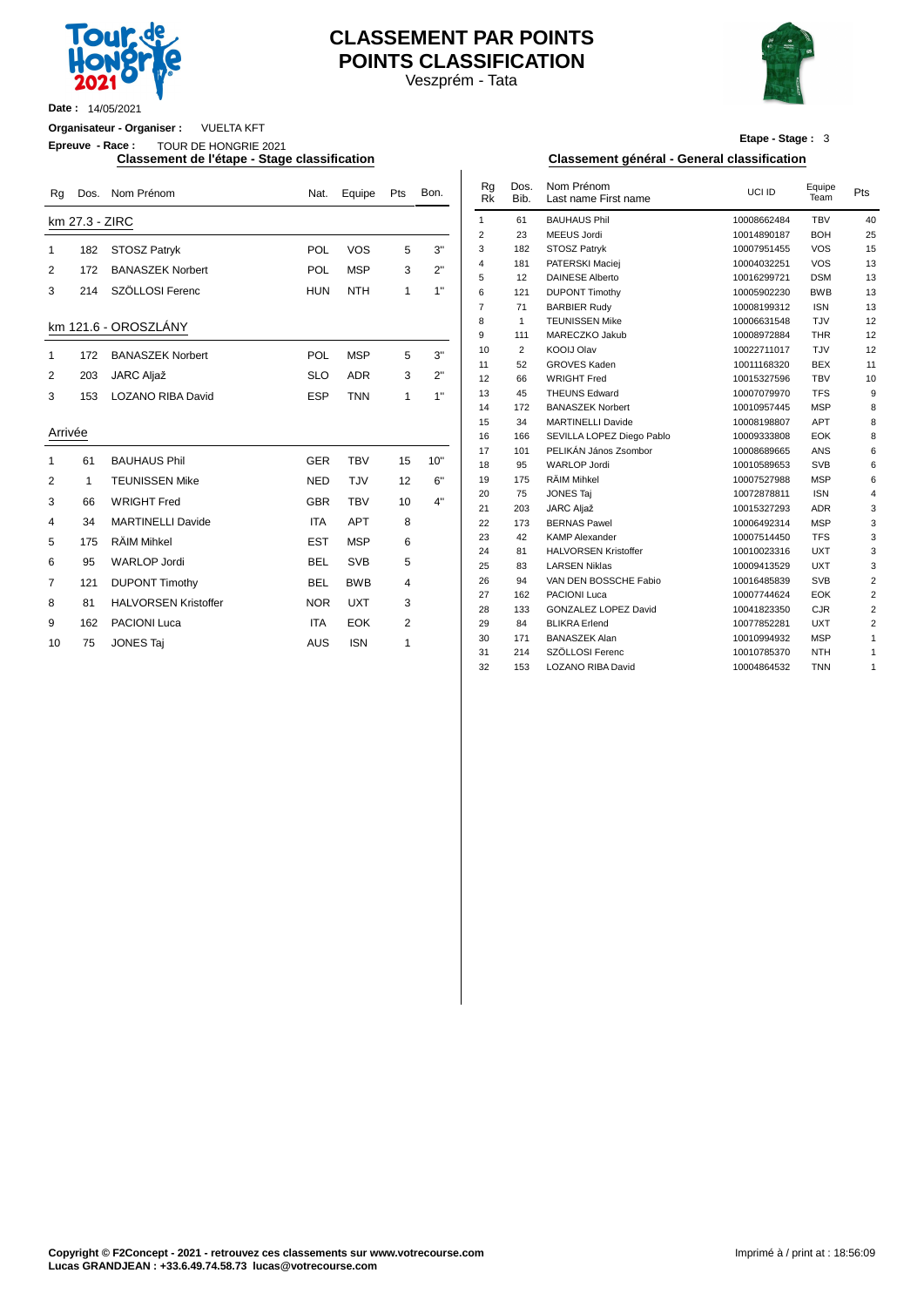

14/05/2021 **Date :**

# **MEILLEUR GRIMPEUR MOUNTAIN CLASSIFICATION**

Veszprém - Tata



VUELTA KFT **Organisateur - Organiser :**

**Epreuve - Race :** TOUR DE HONGRIE 2021

#### **Classement de l'étape - Stage classification Classement général - General classification**

| Rg<br>Rk      | Dos.<br><b>Bib</b> | Nom Prénom<br>Last name First name | Nat.       | Equipe<br>Team | Pts | Bon. | Rg<br>Rk       | Dos<br><b>Bib</b> |
|---------------|--------------------|------------------------------------|------------|----------------|-----|------|----------------|-------------------|
|               |                    | km 16.8 - HÁRSKÚT                  |            |                |     |      | 1              | 181               |
|               | 181                | PATERSKI Maciej                    | POL        | VOS            | 5   |      | $\overline{2}$ | 182               |
| $\mathcal{P}$ | 182                | STOSZ Patryk                       | POL        | VOS            | 3   |      | 3              | 134               |
| 3             | 134                | <b>MARTIN GALAN Sergio Roman</b>   | <b>ESP</b> | <b>CJR</b>     |     |      | 4              | 166               |
|               |                    |                                    |            |                |     |      | 5              | 153               |
|               |                    | <br>.                              |            |                |     |      |                |                   |

#### km 67.5 - PANNONHALMA ARCHABBEY

|              | 182 STOSZ Patryk      | <b>POL</b> | <b>VOS</b> | $\overline{a}$ |  | 214 SZÖLLOSI Ferenc |
|--------------|-----------------------|------------|------------|----------------|--|---------------------|
| 2            | 153 LOZANO RIBA David | <b>ESP</b> | <b>TNN</b> |                |  |                     |
| $\mathbf{3}$ | 214 SZÖLLOSI Ferenc   | <b>HUN</b> | NTH        |                |  |                     |

### **Etape - Stage :** 3

| Nom Prénom<br>Last name First name | Nat.       | Equipe<br>Team | Pts | Bon. | Ra<br>Rk | Dos.<br><b>Bib</b> | Nom Prénom<br>Last name First name | UCI ID      | Equipe<br>Team | Pts |
|------------------------------------|------------|----------------|-----|------|----------|--------------------|------------------------------------|-------------|----------------|-----|
| IÁRSKÚT                            |            |                |     |      |          | 181                | PATERSKI Maciej                    | 10004032251 | vos            | 15  |
| PATERSKI Maciej                    | <b>POL</b> | <b>VOS</b>     | 5   |      | 2        | 182                | STOSZ Patryk                       | 10007951455 | <b>VOS</b>     | 13  |
| STOSZ Patryk                       | POL        | <b>VOS</b>     | 3   |      | 3        | 134                | <b>MARTIN GALAN Sergio Roman</b>   | 10009517906 | <b>CJR</b>     | 7   |
| MARTIN GALAN Sergio Roman          | <b>ESP</b> | <b>CJR</b>     |     |      | 4        | 166                | SEVILLA LOPEZ Diego Pablo          | 10009333808 | <b>EOK</b>     | 5   |
|                                    |            |                |     |      | 5        | 153                | LOZANO RIBA David                  | 10004864532 | TNN            | 3   |
| ANNONHALMA ARCHABBEY               |            |                |     |      | 6        | 94                 | VAN DEN BOSSCHE Fabio              | 10016485839 | <b>SVB</b>     | 1   |
| STOSZ Patrvk                       | POL        | VOS            | 5   |      |          | 214                | SZÖLLOSI Ferenc                    | 10010785370 | <b>NTH</b>     |     |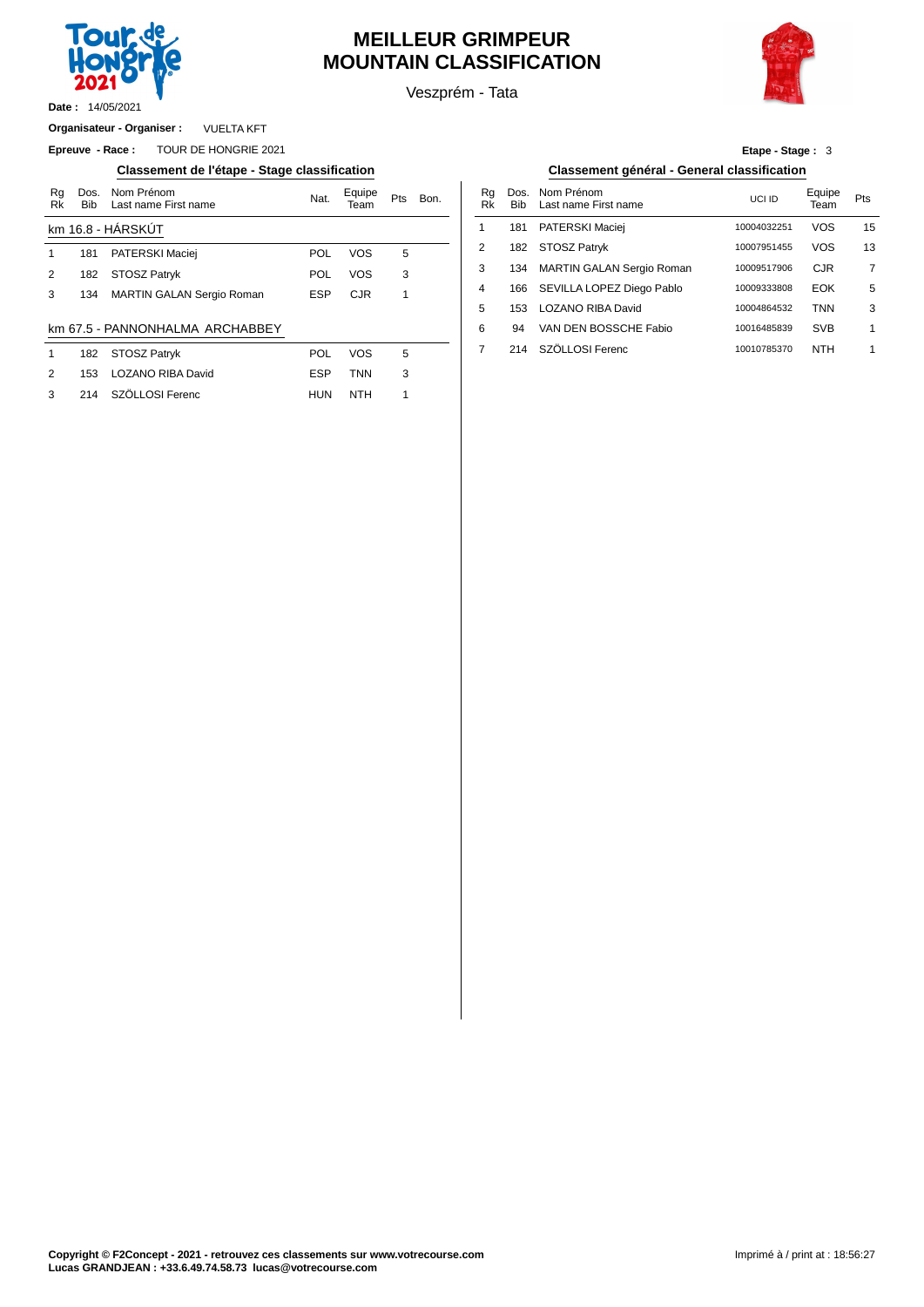





# **Best Hungarian rider classification**



# **STAGE 3 VESZPREM – TATA**

| <b>RANK</b>    | <b>BIB</b> | <b>LAST NAME / First Name</b> | <b>TEAM</b>                       | UCI ID      | <b>TIME</b> | <b>GAP</b> |
|----------------|------------|-------------------------------|-----------------------------------|-------------|-------------|------------|
| 1              | 101        | <b>PELIKÁN János Zsombor</b>  | ANDRONI GIOCATTOLI - SIDERMEC     | 10008689665 | 11h15'43"   |            |
| 2              |            | 214 SZÖLLOSI Ferenc           | NATIONAL TEAM OF HUNGARY          | 10010785370 | 11h15'46"   | 03"        |
| 3              | 212        | <b>OROSZ</b> Gergo            | NATIONAL TEAM OF HUNGARY          | 10011000790 | 11h15'47"   | 04"        |
| 4              | 211        | <b>KARL Adam</b>              | NATIONAL TEAM OF HUNGARY          | 10076683433 | 11h15'47"   | 04"        |
| 5              | 215        | RÓZSA Balázs                  | NATIONAL TEAM OF HUNGARY          | 10009404839 | 11h15'47"   | 04"        |
| 6              |            | 192 FILUTAS Viktor            | GIOTTI VICTORIA SAVINI DUE        | 10009520532 | 11h15'47"   | 04"        |
| $\overline{7}$ | 151        | <b>KUSZTOR Péter</b>          | <b>TEAM NOVO NORDISK</b>          | 10003214724 | 11h15'47"   | 04"        |
| 8              | 55         | <b>PEAK Barnabás</b>          | TEAM BIKEEXCHANGE                 | 10010199835 | 11h15'47"   | 04"        |
| 9              | 213        | <b>PALUMBY Zsombor</b>        | NATIONAL TEAM OF HUNGARY          | 10008821223 | 11h15'47"   | 04"        |
| 10             | 216        | <b>HRENKÓ Norbert</b>         | NATIONAL TEAM OF HUNGARY          | 10057908475 | 11h15'47"   | 04"        |
| 11             | 195        | <b>SZARKA Gergely</b>         | <b>GIOTTI VICTORIA SAVINI DUE</b> | 10011151950 | 11h15'47"   | 04"        |
| 12             | 161        | <b>FETTER Erik</b>            | EOLO-KOMETA CYCLING TEAM          | 10023603013 | 11h17'54"   | 02'11"     |



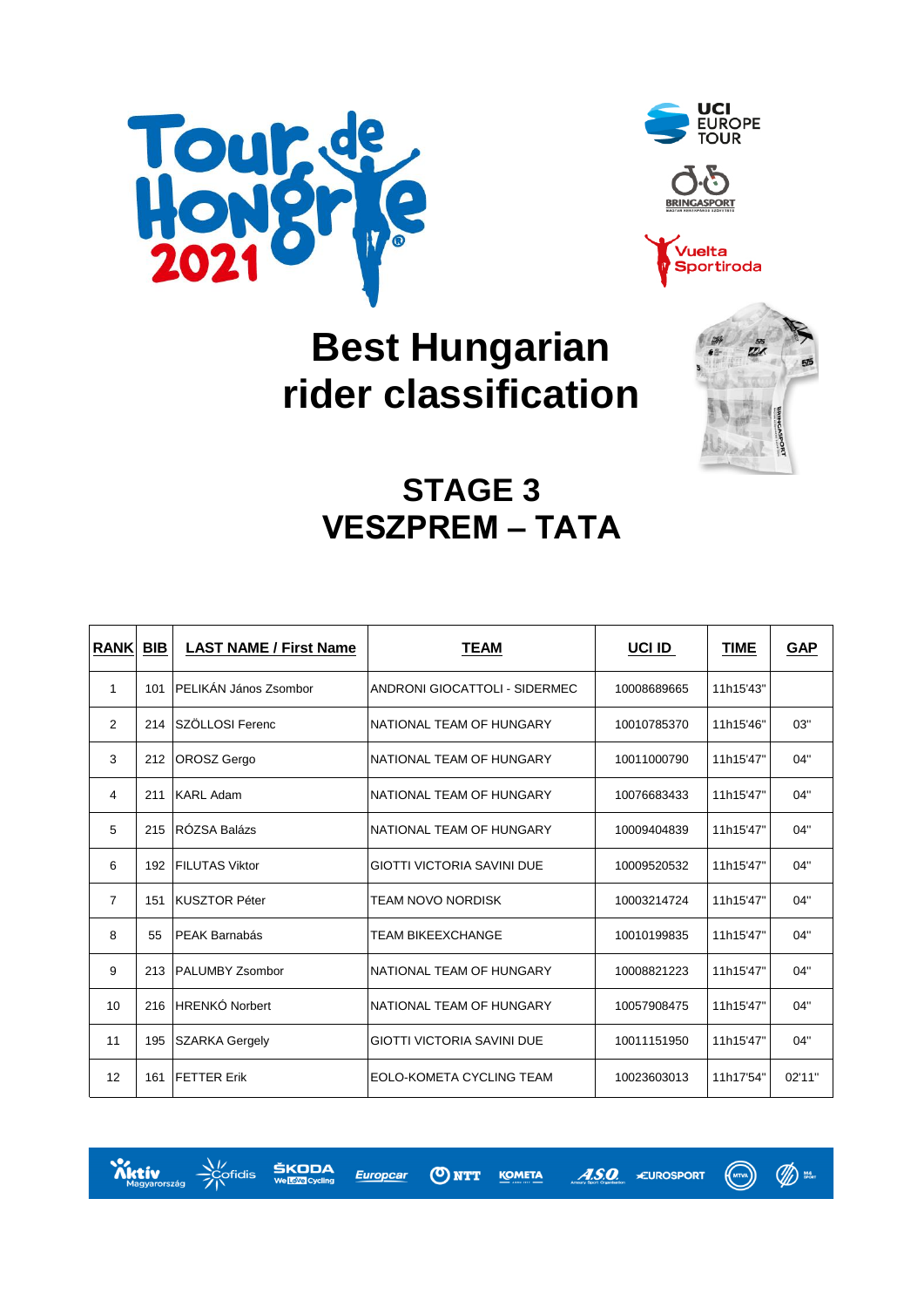

### **CLASSEMENT PAR EQUIPE - TEAM CLASSIFICATION**

Veszprém - Tata



**Etape - Stage :** 3

**Date :** 14/05/2021

**Organisateur - Organiser :** VUELTA KFT

**Epreuve - Race :** TOUR DE HONGRIE 2021

#### **Classement de l'étape - Stage classification Classement général - Général classification**

|    | Rg Equipe<br>Rk Team                                 | Temps<br>Time | Ecart<br>Gap |
|----|------------------------------------------------------|---------------|--------------|
| 1  | <b>BAHRAIN VICTORIOUS</b><br>$61 - 66 - 63$          | 09h52'30"     |              |
| 2  | <b>JUMBO - VISMA</b><br>$1 - 5 - 3$                  | 09h52'30"     |              |
| 3  | SPORT VLAANDEREN - BALOISE<br>$95 - 96 - 93$         | 09h52'30"     |              |
| 4  | TREK - SEGAFREDO<br>$45 - 44 - 46$                   | 09h52'30"     |              |
| 5  | <b>ASTANA - PREMIER TECH</b><br>34 - 36 - 32         | 09h52'30"     |              |
| 6  | NATIONAL TEAM OF HUNGARY<br>211 - 212 - 215          | 09h52'30"     |              |
| 7  | GAZPROM-RUSVELO<br>145 - 142 - 144                   | 09h52'30"     |              |
| 8  | <b>BINGOAL PAUWELS SAUCES WB</b><br>121 - 125 - 122  | 09h52'30"     |              |
| 9  | MAZOWSZE SERCE POLSKI<br>175 - 174 - 172             | 09h52'30"     |              |
| 10 | <b>VOSTER ATS TEAM</b><br>181 - 185 - 183            | 09h52'30"     |              |
| 11 | <b>ADRIA MOBIL</b><br>206 - 202 - 203                | 09h52'30"     |              |
| 12 | <b>GIOTTI VICTORIA SAVINI DUE</b><br>193 - 196 - 194 | 09h52'30"     |              |
| 13 | <b>ISRAEL START-UP NATION</b><br>$75 - 74 - 76$      | 09h52'30"     |              |
| 14 | ANDRONI GIOCATTOLI - SIDERMEC<br>102 - 101 - 105     | 09h52'30"     |              |
| 15 | <b>TEAM DSM</b><br>14 - 15 - 13                      | 09h52'30"     |              |
| 16 | CAJA RURAL-SEGUROS RGA<br>132 - 131 - 134            | 09h52'30"     |              |
| 17 | EOLO-KOMETA CYCLING TEAM<br>162 - 165 - 163          | 09h52'30"     |              |
| 18 | UNO - X PRO CYCLING TEAM<br>81 - 82 - 84             | 09h52'30"     |              |
| 19 | <b>TEAM BIKEEXCHANGE</b><br>$54 - 56 - 55$           | 09h52'30"     |              |
| 20 | <b>VINI ZABU</b><br>114 - 111 - 112                  | 09h52'30"     |              |
| 21 | <b>TEAM NOVO NORDISK</b><br>152 - 154 - 151          | 09h52'30"     |              |
| 22 | <b>BORA - HANSGROHE</b><br>25 - 23 - 21              | 09h52'30"     |              |

| Rg<br>Rk | Equipe<br>Team                   | Temps<br>Time | Ecart<br>Gap |
|----------|----------------------------------|---------------|--------------|
| 1        | TREK - SEGAFREDO                 | 33h47'21"     |              |
| 2        | <b>BAHRAIN VICTORIOUS</b>        | 33h47'21"     |              |
| 3        | UNO - X PRO CYCLING TEAM         | 33h47'21"     |              |
| 4        | SPORT VLAANDEREN - BALOISE       | 33h47'21"     |              |
| 5        | <b>JUMBO - VISMA</b>             | 33h47'21"     |              |
| 6        | <b>TEAM BIKEEXCHANGE</b>         | 33h47'21"     |              |
| 7        | <b>ASTANA - PREMIER TECH</b>     | 33h47'21"     |              |
| 8        | GIOTTI VICTORIA SAVINI DUE       | 33h47'21"     |              |
| 9        | VOSTER ATS TEAM                  | 33h47'21"     |              |
| 10       | <b>TEAM DSM</b>                  | 33h47'21"     |              |
| 11       | CAJA RURAL-SEGUROS RGA           | 33h47'21"     |              |
| 12       | <b>BORA - HANSGROHE</b>          | 33h47'21"     |              |
| 13       | NATIONAL TEAM OF HUNGARY         | 33h47'21"     |              |
| 14       | GAZPROM-RUSVELO                  | 33h47'21"     |              |
| 15       | EOLO-KOMETA CYCLING TEAM         | 33h47'21"     |              |
| 16       | <b>BINGOAL PAUWELS SAUCES WB</b> | 33h47'21"     |              |
| 17       | MAZOWSZE SERCE POLSKI            | 33h47'21"     |              |
| 18       | <b>ISRAEL START-UP NATION</b>    | 33h47'21"     |              |
| 19       | <b>ADRIA MOBIL</b>               | 33h47'21"     |              |
| 20       | <b>VINI ZABU</b>                 | 33h47'21"     |              |
| 21       | ANDRONI GIOCATTOLI - SIDERMEC    | 33h47'21"     |              |
| 22       | <b>TEAM NOVO NORDISK</b>         | 33h47'21"     |              |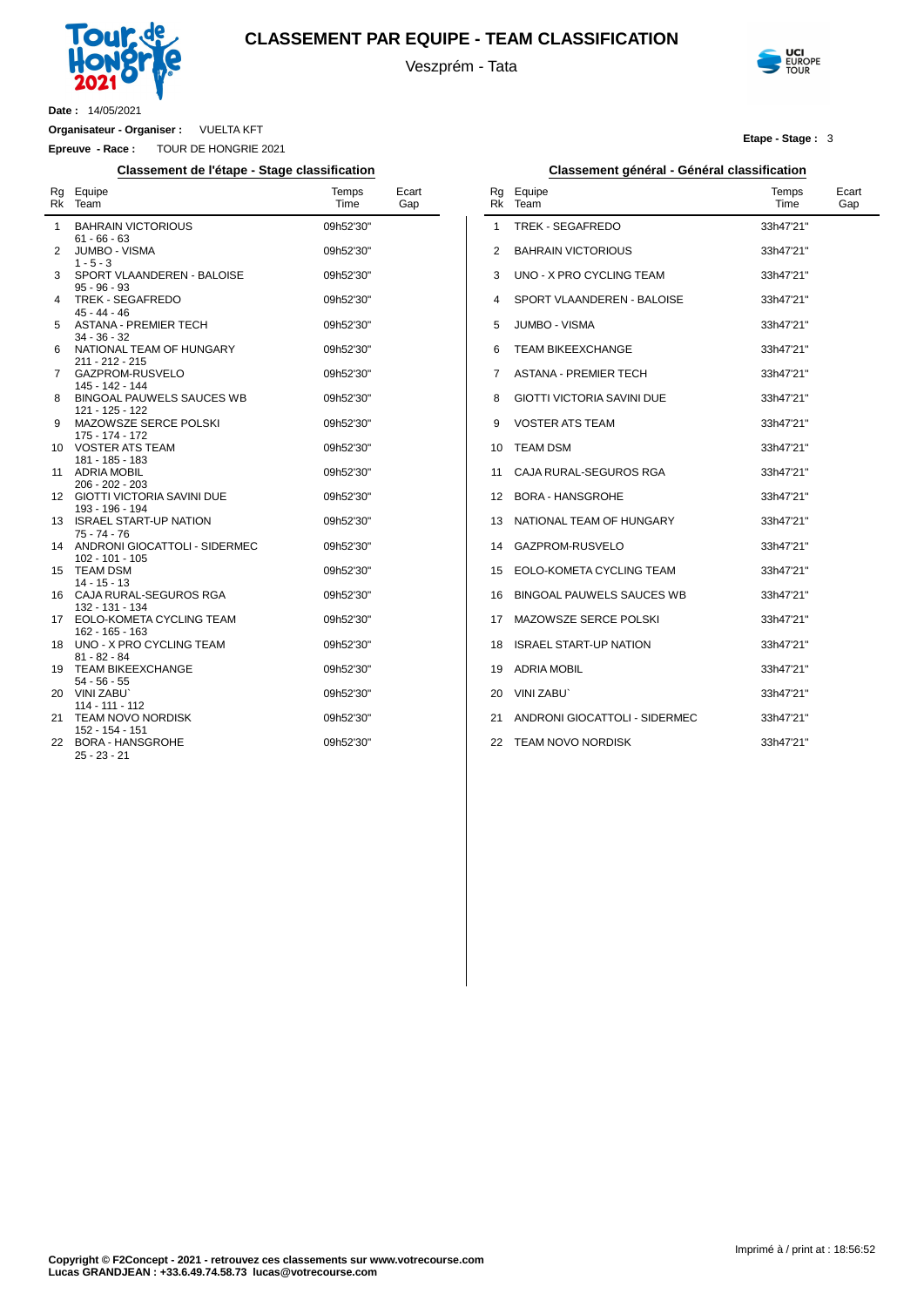## **ORDRE DES VOITURES POUR L'ETAPE N° 4 CONVOY ORDER FOR STAGE 4**

Balassagyarmat - Gyöngyös-Kékesteto

15/05/2021 **Date :**

TOUR DE HONGRIE 2021 VUELTA KFT **Organisateur - Organiseur : Epreuve - Race :**

| Rang<br>Rank   | Equipe<br>Team                       |
|----------------|--------------------------------------|
| 1              | <b>BAHRAIN VICTORIOUS</b>            |
| $\overline{2}$ | <b>BORA - HANSGROHE</b>              |
| 3              | <b>VOSTER ATS TEAM</b>               |
| 4              | <b>JUMBO - VISMA</b>                 |
| 5              | <b>VINI ZABU</b>                     |
| 6              | <b>TEAM DSM</b>                      |
| $\overline{7}$ | <b>MAZOWSZE SERCE POLSKI</b>         |
| 8              | <b>ANDRONI GIOCATTOLI - SIDERMEC</b> |
| 9              | <b>TREK - SEGAFREDO</b>              |
| 10             | SPORT VLAANDEREN - BALOISE           |
| 11             | <b>ADRIA MOBIL</b>                   |
| 12             | <b>ISRAEL START-UP NATION</b>        |
| 13             | NATIONAL TEAM OF HUNGARY             |
| 14             | <b>BINGOAL PAUWELS SAUCES WB</b>     |
| 15             | <b>ASTANA - PREMIER TECH</b>         |
| 16             | EOLO-KOMETA CYCLING TEAM             |
| 17             | CAJA RURAL-SEGUROS RGA               |
| 18             | <b>GIOTTI VICTORIA SAVINI DUE</b>    |
| 19             | <b>TEAM BIKEEXCHANGE</b>             |
| 20             | GAZPROM-RUSVELO                      |
| 21             | <b>TEAM NOVO NORDISK</b>             |
| 22             | <b>UNO - X PRO CYCLING TEAM</b>      |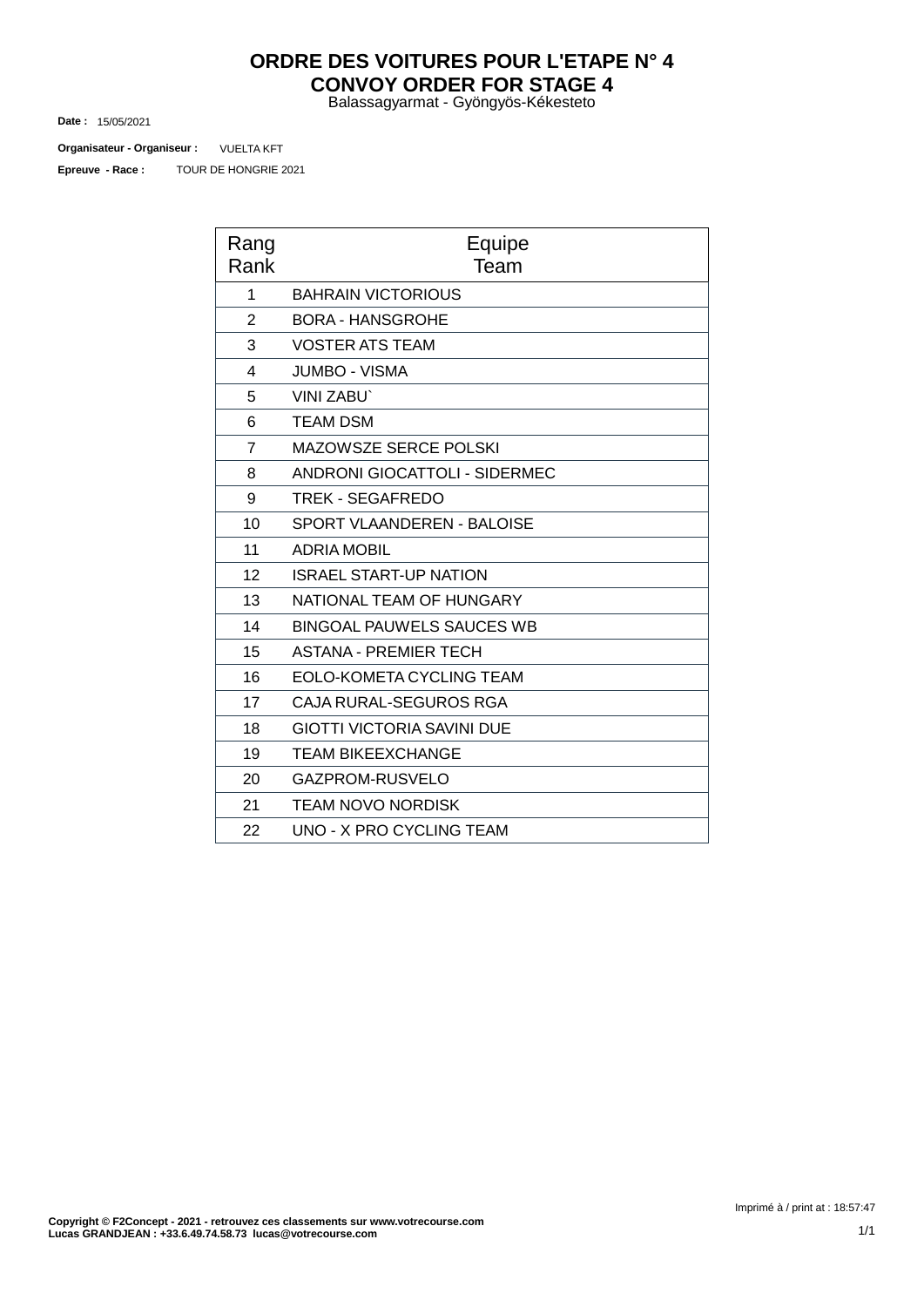#### **Etape -** Stage: 4 VUELTA KFT

| JUMBO - VISMA                        | 1<br><b>TEUNISSEN Mike</b><br>5eme à 18"(86)                      | 2<br>KOOIJ Olav<br>30eme à 24"(107)                           | 3<br><b>LEEMREIZE Gijs</b><br>44eme à 24"(142)            | 4<br><b>PLUIMERS Rick</b><br>77eme à 24"(220)                  | 5<br><b>VAN DIJKE Mick</b><br>103eme à 52"(226)     | 6<br><b>HEßMANN Michel</b><br>93eme à 24"(267)                            |
|--------------------------------------|-------------------------------------------------------------------|---------------------------------------------------------------|-----------------------------------------------------------|----------------------------------------------------------------|-----------------------------------------------------|---------------------------------------------------------------------------|
| TEAM DSM                             | 11<br>ANDERSEN Asbjørn<br>79eme à 24"(223)                        | 12<br><b>DAINESE Alberto</b><br>7eme à 18"(131)               | 13<br><b>MARKL Niklas</b><br>35eme à 24"(115)             | 14<br><b>COMBAUD Romain</b><br>54eme à 24"(164)                | 15<br><b>VERMAERKE Kevin</b><br>101eme à 46"(208)   | 16<br><b>MAYRHOFER Marius</b><br>121eme à 04'05"(370)                     |
| <b>BORA - HANSGROHE</b>              | 21<br><b>GAMPER Patrick</b><br>100eme à 24"(336)                  | 22<br>SELIG Rüdiger<br>75eme à 24"(214)                       | 23<br>MEEUS Jordi<br>2eme à 10"(116)                      | 24<br>SAGAN Juraj<br>119eme à 03'10"(335)                      | 25<br><b>WANDAHL Frederik</b><br>60eme à 24"(178)   | 26                                                                        |
| ASTANA - PREMIER TECH                | 31<br><b>BOARO</b> Manuele<br>65eme à 24"(196)                    | 32<br>DE BOD Stefan<br>41eme à 24"(131)                       | 33<br>FEDOROV Yevgeniy<br>46eme à 24"(146)                | 34<br><b>MARTINELLI Davide</b><br>20eme à 24"(39)              | 35<br>ROMO OLIVER Javier<br>58eme à 24"(175)        | 36<br>ZAKHAROV Artyom<br>25eme à 24"(82)                                  |
| TREK - SEGAFREDO                     | 41<br><b>EGHOLM Jakob</b><br>110eme à 01'46"(300)                 | 42<br><b>KAMP Alexander</b><br>16eme à 22"(293)               | 43<br><b>LIEPINS Emils</b><br>102eme à 52"(213)           | 44<br><b>QUARTERMAN Charles</b><br>37eme à 24"(117)            | 45<br><b>THEUNS Edward</b><br>11eme à 21"(34)       | 46<br><b>TIBERI Antonio</b><br>32eme à 24"(111)                           |
| TEAM BIKEEXCHANGE                    | 51<br><b>BEWLEY Samuel</b><br>122eme à 04'57"(346)                | 52<br><b>GROVES Kaden</b><br>120eme à 03'40"(134)             | 53<br><b>KONYCHEV Alexander</b><br>87eme à 24"(242)       | 54<br><b>HOWSON Damien</b><br>34eme à 24"(114)                 | 55<br>PEAK Barnabás<br>86eme à 24"(242)             | 56<br><b>COLLEONI Kevin</b><br>69eme à 24"(203)                           |
| <b>BAHRAIN VICTORIOUS</b>            | 61<br><b>BAUHAUS Phil</b><br>1er en 11h15'23"(5)                  | 62<br><b>BUITRAGO SANCHEZ</b><br>Santiago<br>71eme à 24"(207) | 63<br><b>HAUSSLER Heinrich</b><br>51eme à 24"(156)        | 64<br><b>MADAN Ahmed</b><br>126eme à 08'53" (354)              | 65<br>SIEBERG Marcel<br>82eme à 24"(229)            | 66<br><b>WRIGHT Fred</b><br>9eme à 20"(92)                                |
| <b>ISRAEL START-UP NATION</b>        | 71<br><b>BARBIER Rudy</b><br>43eme à 24"(134)                     | 72<br><b>BEN MOSHE Yuval</b><br>118eme à 03'10"(294)          | 73<br><b>EINHORN Itamar</b><br>105eme à 52"(336)          | 74<br><b>HERMANS Ben</b><br>63eme à 24"(194)                   | 75<br><b>JONES Taj</b><br>14eme à 22"(169)          | 76<br>VAN ASBROECK Tom<br>45eme à 24"(142)                                |
| UNO - X PRO CYCLING<br>TEAM          | 81<br><b>HALVORSEN Kristoffer</b><br>116eme à 03'01"(235)         | 82<br><b>TRÆEN Torstein</b><br>81eme à 24"(228)               | 83<br><b>LARSEN Niklas</b><br>125eme à 07'31"(213)        | 84<br><b>BLIKRA</b> Erlend<br>76eme à 24"(215)                 | 86                                                  |                                                                           |
| SPORT VLAANDEREN -<br><b>BALOISE</b> | 91<br><b>APERS Ruben</b><br>53eme à 24"(159)                      | 92<br>DE WILDE Gilles<br>84eme à 24"(233)                     | 93<br><b>MARIT Arne</b><br>23eme à 24"(56)                | 94<br>VAN DEN BOSSCHE<br>Fabio<br>12eme à 22"(131)             | 95<br><b>WARLOP Jordi</b><br>22eme à 24"(56)        | 96<br><b>WEEMAES Sasha</b><br>50eme à 24"(155)                            |
| ANDRONI GIOCATTOLI -<br>SIDERMEC     | 101<br>PELIKÁN János<br>Zsombor<br>10eme à 20"(221)               | 102<br>CHIRICO Luca<br>48eme à 24"(152)                       | 103<br><b>MALUCELLI Matteo</b><br>70eme à 24"(206)        | 104                                                            | 105<br><b>RUMAC Josip</b><br>59eme à 24"(177)       | 106<br><b>VIEL Mattia</b><br>114eme à 02'31"(293)                         |
| VINI ZABU`                           | 111<br>MARECZKO Jakub<br>6eme à 18"(114)                          | 112<br><b>FRAPPORTI Marco</b><br>98eme à 24"(291)             | 113<br>ZARDINI Edoardo<br>83eme à 24"(230)                | 114<br><b>GRADEK Kamil</b><br>27eme à 24"(90)                  | 115<br><b>BERTAZZO Liam</b><br>123eme à 06'18"(338) | 116<br><b>BEVILACQUA Simone</b><br>111eme à 01'55"(295)                   |
| <b>BINGOAL PAUWELS</b><br>SAUCES WB  | 121<br><b>DUPONT Timothy</b><br>19eme à 24"(20)                   | 122<br>DE BIE Sean<br>117eme à 03'10"(263)                    | 123<br><b>HUYS Laurens</b><br>62eme à 24"(191)            | 124<br><b>BLOUWE Louis</b><br>99eme à 24"(295)                 | 125<br><b>REX Laurenz</b><br>104eme à 52"(262)      | 126<br><b>WIRTGEN Luc</b><br>74eme à 24"(212)                             |
| CAJA RURAL-SEGUROS<br><b>RGA</b>     | 131<br><b>AULAR SANABRIA</b><br>Orluis Alberto<br>26eme à 24"(82) | 132<br>GARCIA SOSA Jhojan<br>Orlando<br>42eme à 24"(132)      | 133<br><b>GONZALEZ LOPEZ</b><br>David<br>39eme à 24"(125) | 134<br><b>MARTIN GALAN Sergio</b><br>Roman<br>96eme à 24"(273) | 135<br>MURGUIALDAY Jokin<br>91eme à 24"(262)        | 136<br>NICOLAU BELTRAN<br>Joel<br>124eme à 07'13"(355)                    |
| GAZPROM-RUSVELO                      | 141<br><b>NYCH Artem</b><br>47eme à 24"(147)                      | 142<br><b>BOEV</b> Igor<br>52eme à 24"(157)                   | 143<br>CIMA Damiano<br>40eme à 24"(129)                   | 144<br><b>KUZNETSOV</b><br>Viacheslav<br>38eme à 24"(121)      | 145<br><b>RIKUNOV Petr</b><br>56eme à 24"(169)      | 146<br>SHALUNOV Evgeny<br>106eme à 01'09"(300)                            |
| TEAM NOVO NORDISK                    | 151<br><b>KUSZTOR Péter</b><br>85eme à 24"(234)                   | 152<br><b>PLANET Charles</b><br>94eme à 24"(267)              | 153<br>LOZANO RIBA David<br>107eme à 01'42"(272)          | 154<br><b>PERON Andrea</b><br>49eme à 24"(153)                 | 155<br><b>BRAND Sam</b><br>115eme à 02'38"(324)     | 156                                                                       |
| EOLO-KOMETA CYCLING<br>TEAM          | 161<br>FETTER Erik<br>113eme à 02'31"(165)                        | 162<br>PACIONI Luca<br>21eme à 24"(51)                        | 163<br>FRAPPORTI Mattia<br>68eme à 24"(200)               | 164<br>ROPERO MOLINA<br>Alejandro<br>57eme à 24"(170)          | 165<br><b>BAIS Davide</b><br>72eme à 24"(208)       | 166<br>SEVILLA LOPEZ Diego<br>Pablo<br>112eme à 02'25"(215)               |
| <b>MAZOWSZE SERCE</b><br>POLSKI      | 171<br><b>BANASZEK Alan</b><br>17eme à 23"(152)                   | 172<br><b>BANASZEK Norbert</b><br>8eme à 19"(243)             | 173<br><b>BERNAS Pawel</b><br>15eme à 22"(274)            | 174<br><b>BROZYNA Piotr</b><br>64eme à 24"(195)                | 175<br><b>RÄIM Mihkel</b><br>36eme à 24"(116)       | 176<br><b>KUREK Adrian</b><br>89eme à 24"(243)                            |
| VOSTER ATS TEAM                      | 181<br>PATERSKI Maciej<br>4eme à 16"(119)                         | 182<br>STOSZ Patryk<br>3eme à 15"(169)                        | 183<br><b>REKITA Szymon</b><br>80eme à 24"(224)           | 184<br>FRANCZAK Pawel<br>73eme à 24"(209)                      | 185<br><b>CIESLIK Pawel</b><br>55eme à 24"(165)     | 186<br><b>GRABIS Mateusz</b><br>109eme à 01'43"(310)                      |
| GIOTTI VICTORIA SAVINI<br><b>DUE</b> | 191<br><b>GUARDINI Andrea</b><br>108eme à 01'43"(220)             | 192<br><b>FILUTAS Viktor</b><br>67eme à 24"(199)              | 193<br><b>ONESTI Emanuele</b><br>78eme à 24"(223)         | 194<br>SIMION Paolo<br>33eme à 24"(111)                        | 195<br><b>SZARKA Gergely</b><br>97eme à 24"(274)    | 196<br>YUSTRE RODRIGUEZ<br>Kristian Javier<br><del>31eme à 24"(110)</del> |
| ADRIA MOBIL                          | 201<br><b>HOCEVAR Kristjan</b><br>66eme à 24"(196)                | 202<br><b>GLIVAR Gal</b><br>88eme à 24"(243)                  | 203<br>JARC Aljaž<br>13eme à 22"(149)                     | 204<br>OMRZEL Aljaž<br>90eme à 24"(256)                        | 206<br>KATRAŠNIK Gašper<br>29eme à 24"(105)         |                                                                           |
| NATIONAL TEAM OF<br><b>HUNGARY</b>   | 211<br><b>KARL Adam</b><br>28eme à 24"(91)                        | 212<br>OROSZ Gergo<br>24eme à 24"(69)                         | 213<br>PALUMBY Zsombor<br>92eme à 24"(264)                | 214<br>SZÖLLOSI Ferenc<br>18eme à 23"(286)                     | 215<br>RÓZSA Balázs<br>61eme à 24"(184)             | 216<br><b>HRENKÓ Norbert</b><br>95eme à 24"(269)                          |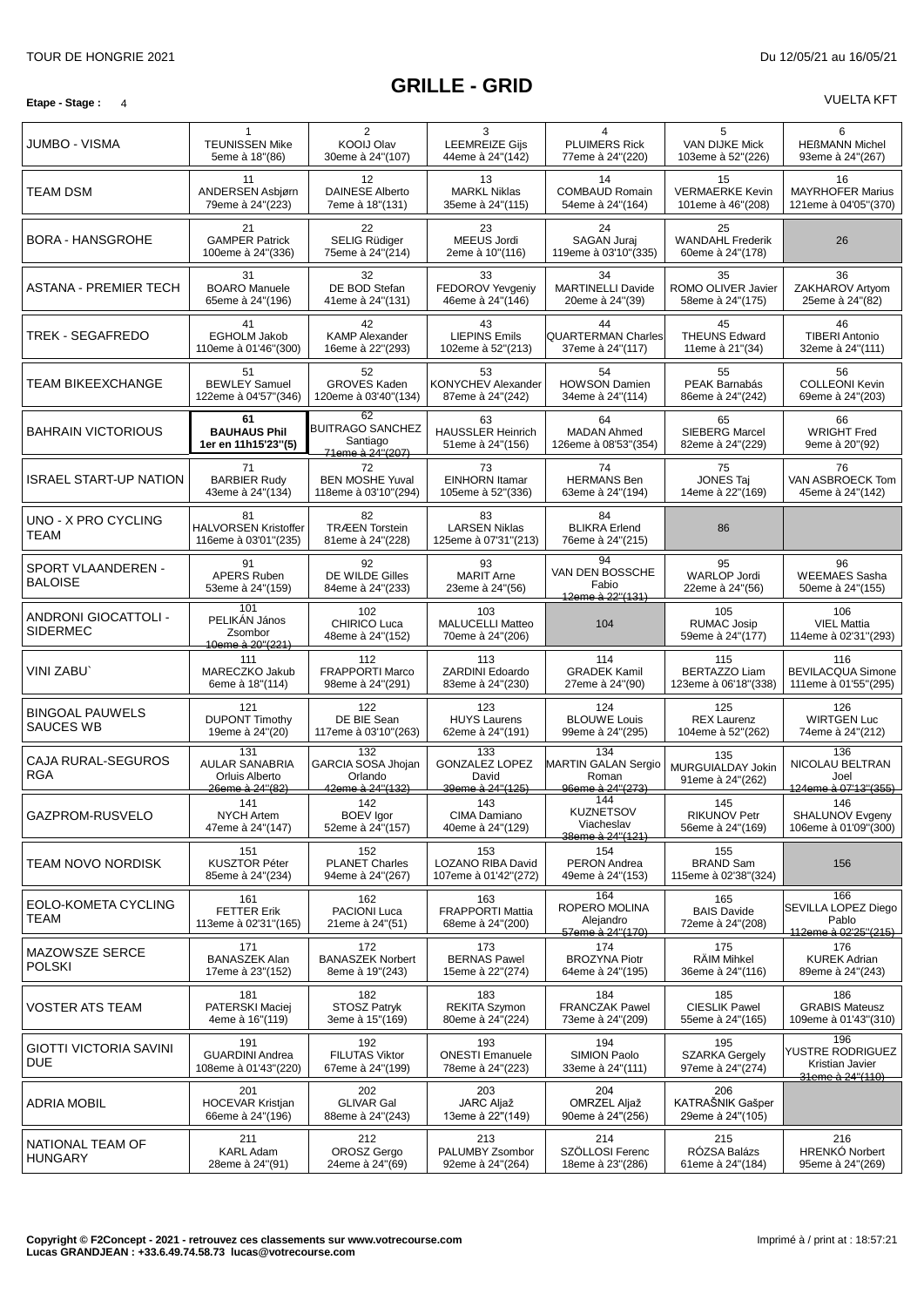







# **Communique of the Commissaires panel Communique N°3 Stage 3 : VESZPREM – TATA**

**Art. 2.6.027** Due to the crash in the last 3km, all riders involved are accredited with the time of the winner : 03H17'30''

### **2.12.007 8.3**

Discarding the litter outside the litter zone. Dossard 156 - BENHAMOUDA Mehdi - TEAM NOVO NORDISK – 10010957243 250CHF and 15 points from UCI ranking

# **Communique of the organisation :**

### Stage 4:

Reminder for 3 dangerous roundabout, coming right after each other. Photos will be sent in the team whatsup group.

At km 49.3 : big, double lined roundabout. The lines are seperated with 10 cm high cement line seperators. Dangerous! We continue straight from the roundabout.

At km 50 : big, double lined roundabout. The lines are seperated with 10 cm high cement line seperators. Dangerous! We continue straight from the roundabout.

At km 50.9: big, double lined roundabout. The lines are seperated with 10 cm high cement line seperators. Dangerous! We continue left from the roundabout.





**Europcal**